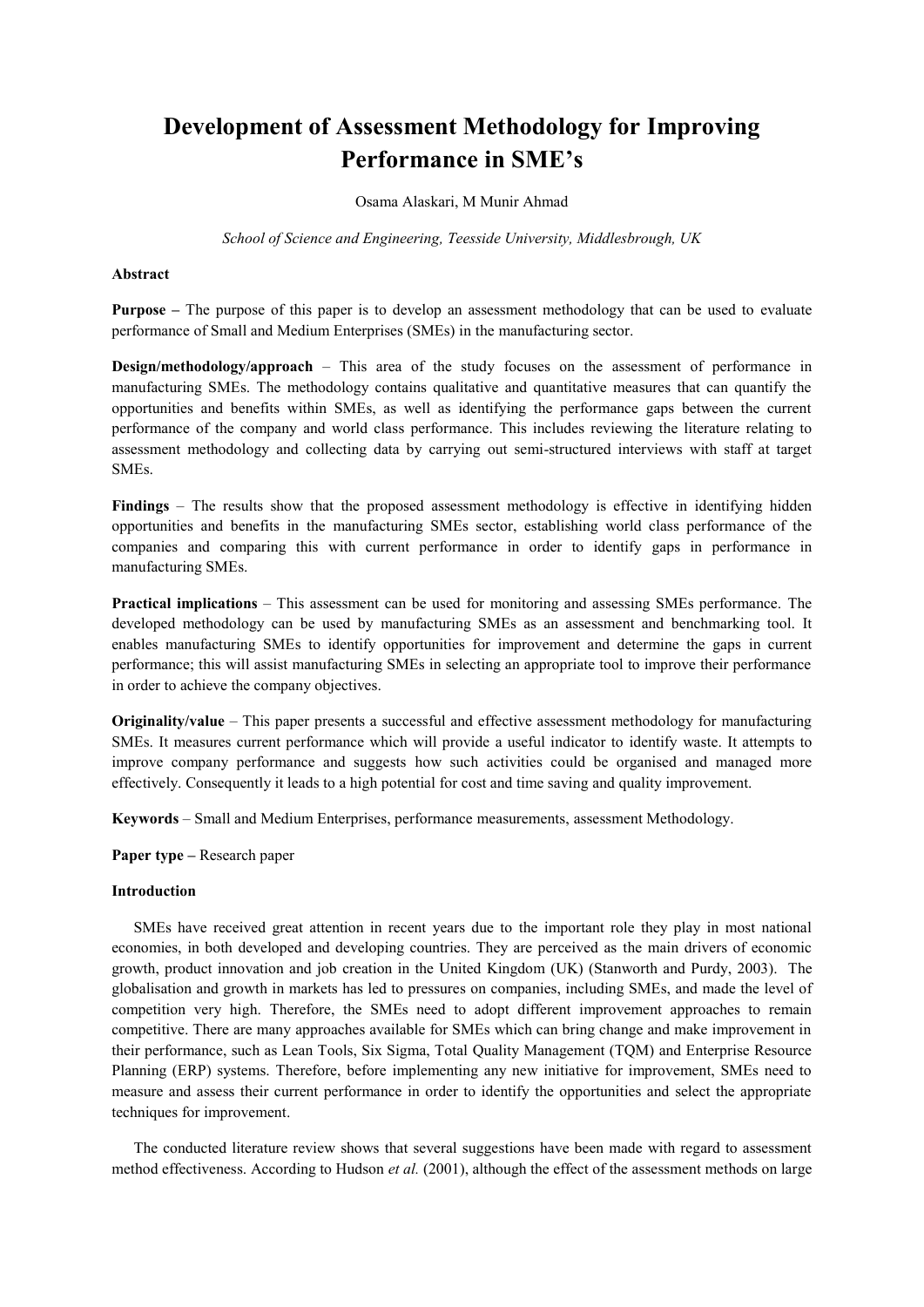companies has been demonstrated comprehensively in existing literature, little attention has been paid to SMEs adopting such methods. In recent years the most important changes have created a favourable context for the implementation of performance measurement systems in SMEs, particularly in the manufacturing sector (Garengo *et al*., 2005).

In order to contribute to the literature, this paper presents an assessment methodology which can be used in manufacturing SMEs, based on a method developed by Ahmad and Benson (1999). This paper is structured as follows: Firstly, review the literature to identify an assessment methodology. Secondly, a developed methodology that can be used in SMEs with respect to the study aim. The methodology was tested through three cases studies and the results obtained are presented. Finally, discuss and conclude findings, highlighting implications for research and practice. The developed methodology of this paper is beneficial particularly for manufacturing SMEs because the study presents a set of appropriate key performance indicators (KPIs) to measure their performance. In addition, the paper contributes to the literature related to the assessment methodology from the SMEs perspective.

#### **Research methodology**

Two main methods have been employed in this paper: a literature review and a multiple case study of SMEs.

### **Literature review**

An initial literature survey was undertaken to establish the status of current knowledge in the area of performance measurement and assessment methodologies.

#### *Performance Measurement in SMEs*

SMEs operate in a high and dynamic turbulent environment (Hudson *et al*., 2001; Kennerley and Neely, 2003; Cocca and Alberti, 2010; Barrows and Neely, 2011). Therefore, it is important for the SMEs to be able to rapidly change and interpret these changes accurately and to respond to market change appropriately. Thus, several authors have highlighted the significance for all major companies in evaluating and modifying performance measures in order to adapt to the rapidly changing and highly competitive business environment (Eccles, 1991; Kennerley and Neely, 2002).

Currently, the literature presents many models designed for large companies, but these models do not appear to apply very well to SMEs, as they are too multi-staged, focus too much on strategy, long-term and timemoney consuming (See e.g. The strategic measurement analysis and reporting technique (SMART) Lynch and Cross, 1991; balanced scorecard, Kaplan and Norton, 1992; the performance prism, Neely and Kennerley, 2002; the hierarchical performance measurement system, Keegan *et al*., 1989).

Nudurupati *et al,* (2011) stated that a number of independent researchers, having examined and explored performance measurement from SMEs perspective, concluded that the majority of performance measurement work, although theoretically valid, does not take into consideration the fundamental differences between SMEs and larger organisations, thus resulting in the poor adoption of performance measurement practices in SMEs. Nevertheless, the most recognised work in performance measurement in SMEs was carried out by Taticchi *et al*  2010; Taticchi *et al* 2008; Garengo *et al*., 2005; Manville, 2006; Chennell *et al.*, 2000; Laitinen, 1996, 2002; Cocca and Alberti, 2010. According to Garengo *et al,* (2005), in the last 15 years, the eight most widely used performance measurement models are:

- 1. Performance measurement matrix (Keegan *et al*., 1989).
- 2. Performance pyramid system (Lynch and Cross, 1991)
- 3. Performance measurement system for service industries (Fitzgerald *et al*., 1991)
- 4. Balanced Scorecard (Kaplan and Norton, 1992, 1996)
- 5. Integrated performance measurement system (Bititci *et al*., 1997)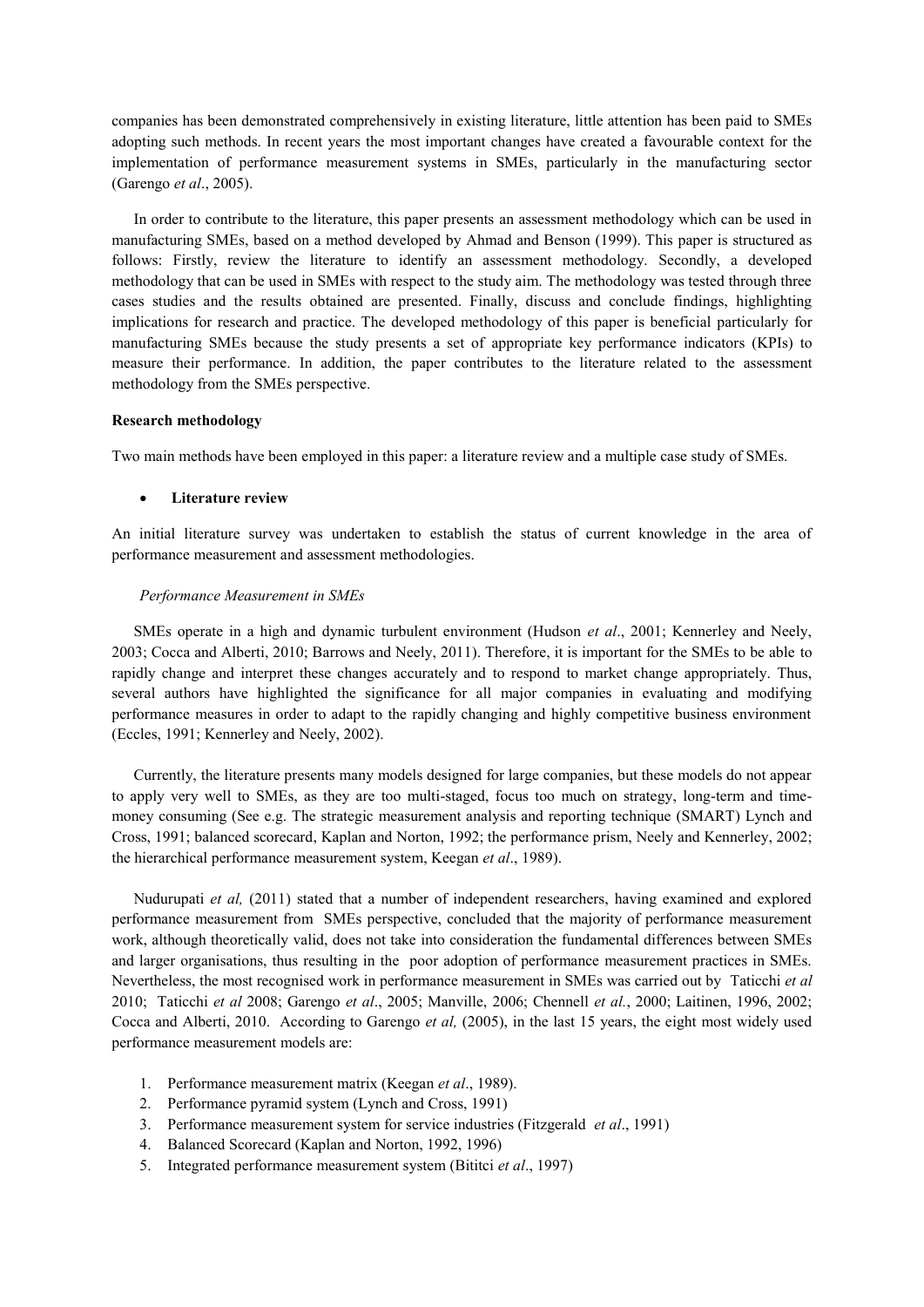- 6. Performance Prism (Neely et al., 2002).
- 7. Organisational Performance measurement(OPM<sup>®</sup>) (Chennell *et al.*, 2000)
- 8. Integrated Performance measurement for small firms (IPMS) (Laitinen, 1996, 2002)

Most of these models make no reference to company size, however models 7 and 8 were specifically developed for SMEs, so a brief summary of the two models is explained below:

• Organisational performance measurement was developed specifically for SMEs. In this model, the most important indicator is stakeholder satisfaction. The model starts at strategic level, to determine external measures, followed by a set of key performance indicators at tactical level to enable the prediction and management of organisational performance. At operational level, measures are utilised for monitoring and control and improvement, however, the model is based on three principles: Alignment, i.e. the selected performance measures support the alignment between peoples' actions and company strategy; process thinking, i.e. the measurement system makes reference to the process of monitoring, control and improvement systems; practicability, i.e. at any level in the company, there is a consistent process for identifying measures that should be considered for ensuring the quality and suitability of data.



**Figure 1.** Organisational Performance Measurement Model (Chennell et al., 2000)

• Integrated performance measurement for small firms is specifically designed for SMEs. The aim of this model is to develop a useful managerial tool for measuring and improving performance within the companies. It is based on seven main dimensions of measures categorised into two external dimensions (financial performance and competitiveness), and five internal dimensions (costs, production factors, activities, products and revenues) which are connected by a causal chain. The internal dimensions are used to monitor the whole production process and the external dimensions are used to monitor the company's position in its competitive context. This framework is designed for the exclusive use of the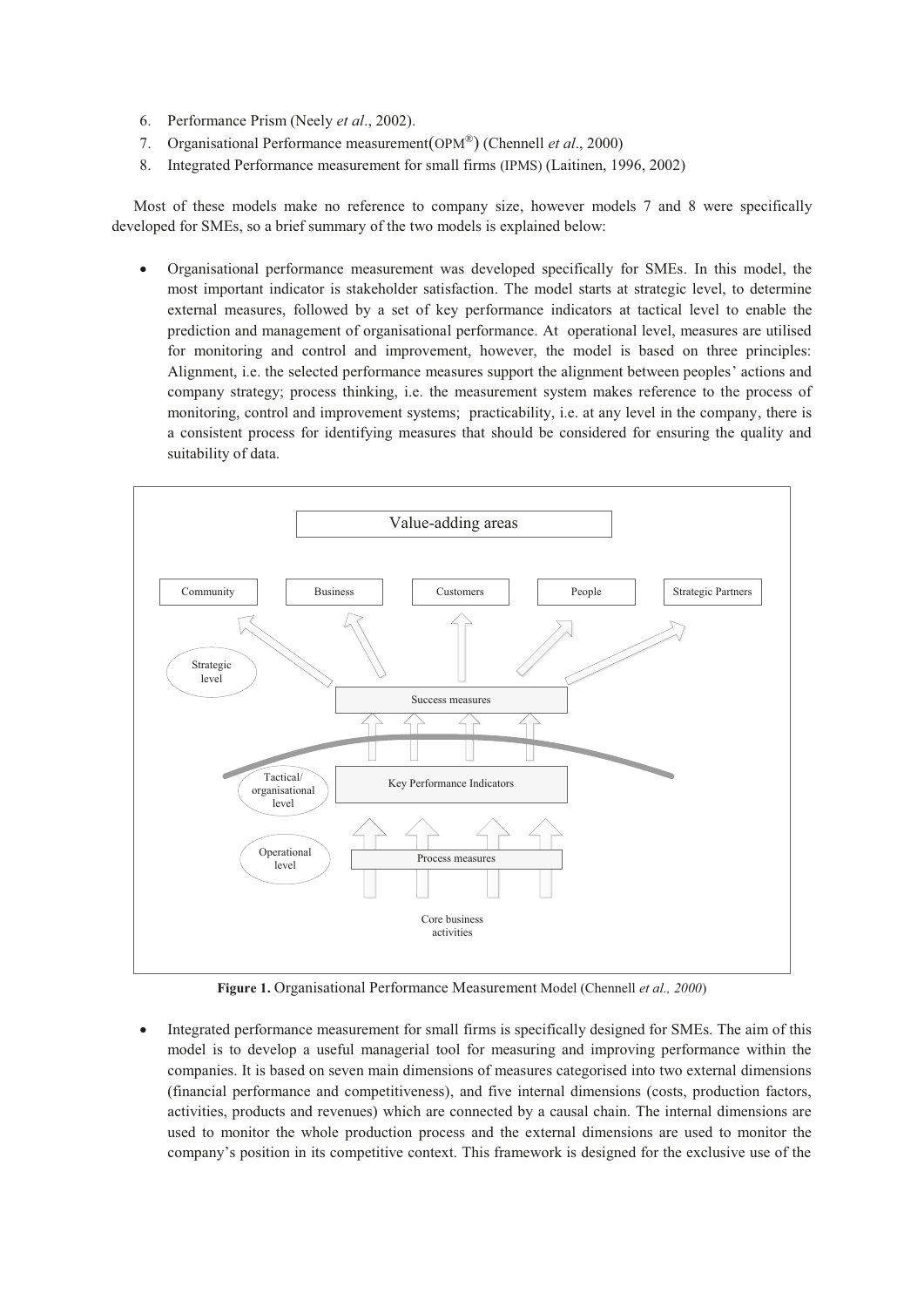director, implying that it is designed only for companies where the top management has complete control.



**Figure 2.** IPMS Model (Laitinen*,* 2002)

An extensive survey was conducted by Taticchi *et al.* (2010) to review the existing literature, covering over 6600 journal articles on performance measurement and management and performance measurement systems (PMSs) over a period of 40 years of publications. It was observed that interest in performance measurement and management subject increased in the last 20 years and it is also noted that the evolution of focus on performance from a financial perspective is geared towards focussing on performance from a non-financial perspective, see Figure 3. However, from previous studies it is understood that there was a significant lack of work in measuring and assessing SMEs performance. A similar statement was published more than ten years ago by Hudson *et al.* (2001), which stated that despite the extensive research that has been carried out to investigate the needs and characteristics of performance measurement systems in large organisations, there is a considerable lack of published research relating to SMEs.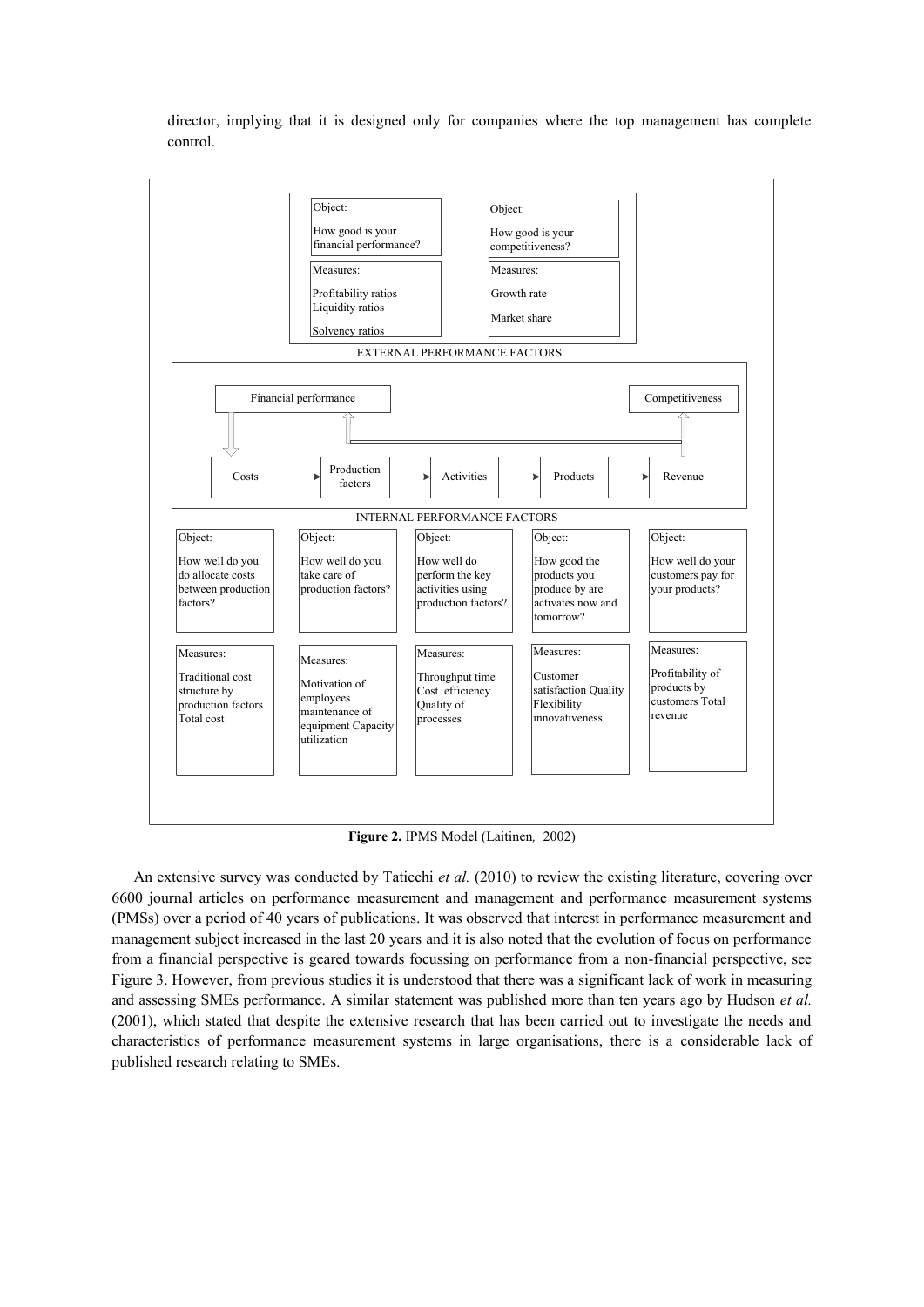

**Figure 3.** Large Companies and SMEs Future Areas of Research (Taticchi *et al*., 2010)

#### *Assessment methodologies*

According to Wiele *et al.* (1995), a self-assessment is defined as "*a comprehensive and systematic review of an organization's activities and results referenced against a model of business excellence. It allows the organization to discern clearly its strengths and areas in which improvements can be made and culminates in planned improvement actions which can be monitored for progress*". In spite of this fact, they illustrate that the process of measurement is particularly effective in SMEs and allows them to continuously improve their performance (Cassell *et al*., 2001; St-Pierre and Delisle, 2006) and yet searching the literature reveals that there is no adequate assessment methodology for SMEs. The next section evaluates several manufacturing assessment methodologies.

*Method one*. The aim of the maturity grids method is to codify best practice understanding of what might be regarded as good and bad practice along with a number of intermediaries in an accessible way to enable opportunities for improvement to be determined (Moultrie *et al*., 2007). The method is structured in such a way as to meet the needs of SMEs. Maturity grids were proposed by Garengo *et al.* (2005) and Cocca and Alberti, (2010) as appropriate assessment methods for SMEs because they are simple and user-friendly, do not require much time to implement, limited resources are needed and they do not need external consultants.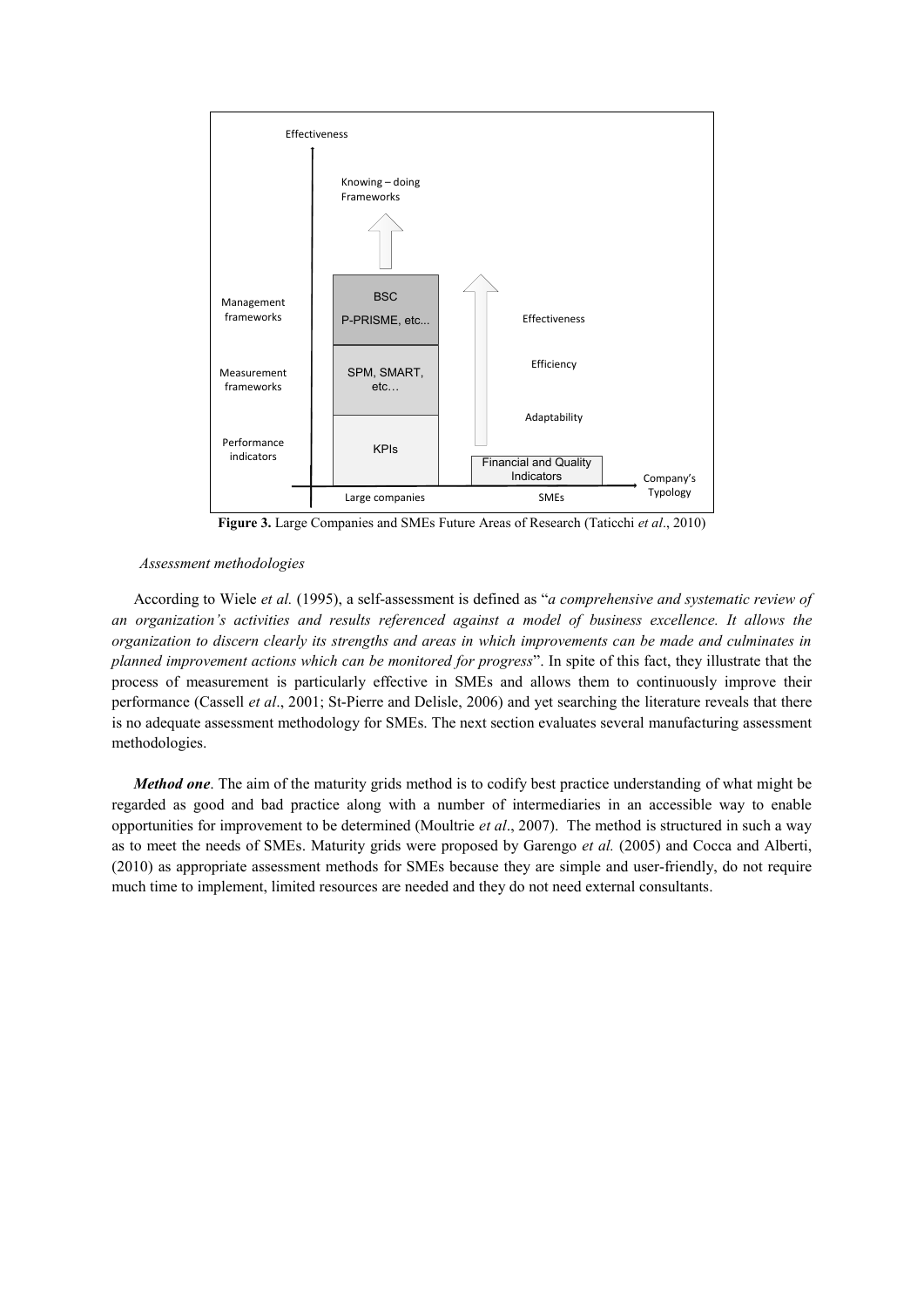| Do you involve customer and users in design?                    |                                                                                  |                          |                                 |              |                                                     |  |
|-----------------------------------------------------------------|----------------------------------------------------------------------------------|--------------------------|---------------------------------|--------------|-----------------------------------------------------|--|
|                                                                 |                                                                                  |                          | $\mathbf{N}\mathbf{0}$          |              |                                                     |  |
| Scale 1 : Binary Yes/ No Scale                                  |                                                                                  |                          |                                 |              |                                                     |  |
|                                                                 | We always involve our customers and users.                                       |                          |                                 |              |                                                     |  |
| 1                                                               | $\overline{2}$<br>3                                                              | $\overline{\mathbf{4}}$  | 5                               | 6            | 7                                                   |  |
| <b>Strongly Disagree</b>                                        | <b>Disagree</b>                                                                  |                          | Agree                           |              | <b>Strongly Disagree</b>                            |  |
|                                                                 |                                                                                  |                          |                                 |              |                                                     |  |
| Scale 2: Likert-Type Scale                                      | How do you involve your customers and users?                                     |                          |                                 |              |                                                     |  |
| 1                                                               | $\mathbf{2}$<br>3                                                                | 4                        | 5 <sup>5</sup>                  | 6            | $7\phantom{.0}$                                     |  |
| User Rarely Involved                                            |                                                                                  |                          |                                 |              | Relevant                                            |  |
|                                                                 |                                                                                  |                          |                                 |              | Stakeholders                                        |  |
|                                                                 |                                                                                  |                          |                                 |              | Involved                                            |  |
|                                                                 |                                                                                  |                          |                                 |              | Throughout                                          |  |
| Scale 3: Modified Likert-Style Scale                            |                                                                                  |                          |                                 |              |                                                     |  |
|                                                                 |                                                                                  | Ongoing User Involvement |                                 |              |                                                     |  |
| Level 1                                                         | Level 2                                                                          |                          | Level 3                         |              | Level 4                                             |  |
| <b>Users Rarely Involved</b>                                    | Users Sometimes Involved at                                                      |                          | Users Involved at Start and     |              | Relevant Stakeholders Involved                      |  |
|                                                                 | <b>Start</b>                                                                     | End                      |                                 | Throughout   |                                                     |  |
| Scale 4: maturity Scale with Multiple Anchor Phrases            |                                                                                  |                          |                                 |              |                                                     |  |
|                                                                 |                                                                                  | Ongoing User Involvement |                                 |              |                                                     |  |
| Level 1                                                         | Level 2                                                                          |                          | Level 3                         |              | Level 4                                             |  |
| <b>Users Rarely Involved</b>                                    | Users Sometimes Involved at Start                                                |                          | Users Involved at Start and End |              | Relevant Stakeholders<br><b>Involved Throughout</b> |  |
| • Users rarely involved at                                      |                                                                                  |                          | • Users are always involved     |              | • Users involved                                    |  |
| all                                                             | • Users occasionally asked for early input<br>• Some feedback maybe sought after |                          | early-typically during product  | thought out, |                                                     |  |
| • The only contact with                                         | product launch                                                                   |                          | definition                      |              | including idea                                      |  |
| users is through the                                            | • A marketing task-results not widely                                            |                          | • A marketing activity, but     |              | generation, concept                                 |  |
| sales force                                                     | disseminated                                                                     |                          | responses are collated and fed  |              | selection, and                                      |  |
|                                                                 |                                                                                  |                          | back to the core team           |              | evaluation of                                       |  |
|                                                                 |                                                                                  |                          |                                 |              | prototypes                                          |  |
|                                                                 |                                                                                  |                          |                                 |              | • Internal and external                             |  |
|                                                                 |                                                                                  |                          |                                 |              | stakeholder                                         |  |
|                                                                 |                                                                                  |                          |                                 |              | involvement                                         |  |
| Figure 4. An Example of Self-Assessment (Moultrie et al., 2007) |                                                                                  |                          |                                 |              |                                                     |  |

*Method two.* A methodology introduced by (Peter W) that was adopted from the European Foundation for Quality Management (EFQM) which is based on qualitative assessment. Figure 5 illustrates this method.

| PROCESS RESULTS                                                                                                                                                                               |              |                                                                                                                                                                                                                                 |   |                                                                                                                                                                                       |  |                                                                                                                                                                                                                                                                                                        |   |    |                                                                                                                                                                                                                     |
|-----------------------------------------------------------------------------------------------------------------------------------------------------------------------------------------------|--------------|---------------------------------------------------------------------------------------------------------------------------------------------------------------------------------------------------------------------------------|---|---------------------------------------------------------------------------------------------------------------------------------------------------------------------------------------|--|--------------------------------------------------------------------------------------------------------------------------------------------------------------------------------------------------------------------------------------------------------------------------------------------------------|---|----|---------------------------------------------------------------------------------------------------------------------------------------------------------------------------------------------------------------------|
| Score                                                                                                                                                                                         | $\mathbf{2}$ | 3                                                                                                                                                                                                                               | 5 | 6                                                                                                                                                                                     |  | 8                                                                                                                                                                                                                                                                                                      | 9 | 10 |                                                                                                                                                                                                                     |
| Few procedures<br>exist apart from<br>financial controls.<br>Everyone does their<br>best and fire<br>fighting is the norm.<br>changes are made to<br>fix problems as and<br>when appropriate. |              | Procedures have<br>been written and<br>imposed.<br>A bureaucratic<br>system exists with<br>little chance for<br>improvement.<br>Mistakes are seen as<br>'bad' but are rarely<br>used to make<br>improvements.<br>$\sim$<br>____ |   | Critical processes are<br>owned and there is<br>support to monitor<br>and improve them.<br>Ownership is<br>assigned<br>to management who<br>review corrective<br>action etc.<br>0.013 |  | Meeting customer<br>needs is clearly<br>seen by all as the<br>purpose of all<br>activities.<br>Procedures and<br>operating standards<br>are owned by the<br>operators, managers<br>and suppliers.<br>$\mathbf{a} \cdot \mathbf{b}$ and $\mathbf{a} \cdot \mathbf{c}$ and $\mathbf{a} \cdot \mathbf{c}$ |   |    | The system ensures that all<br>stakeholder needs are met<br>by existing and new<br>services. Customers find it<br>easy to do business with the<br>organisation. Feedback<br>leads to improvement and<br>innovation. |

**Figure 5.** An Example of Self-Assessment Matrix (Ahmad and Dhafr, 2002)

*Method three.* An assessment tool was introduced by (Gilgeous and Gilgeous, 2001). In this method, the majority of assessing elements are qualitative, and therefore quantitative performance measurement cannot be obtained. An example of this method is shown below: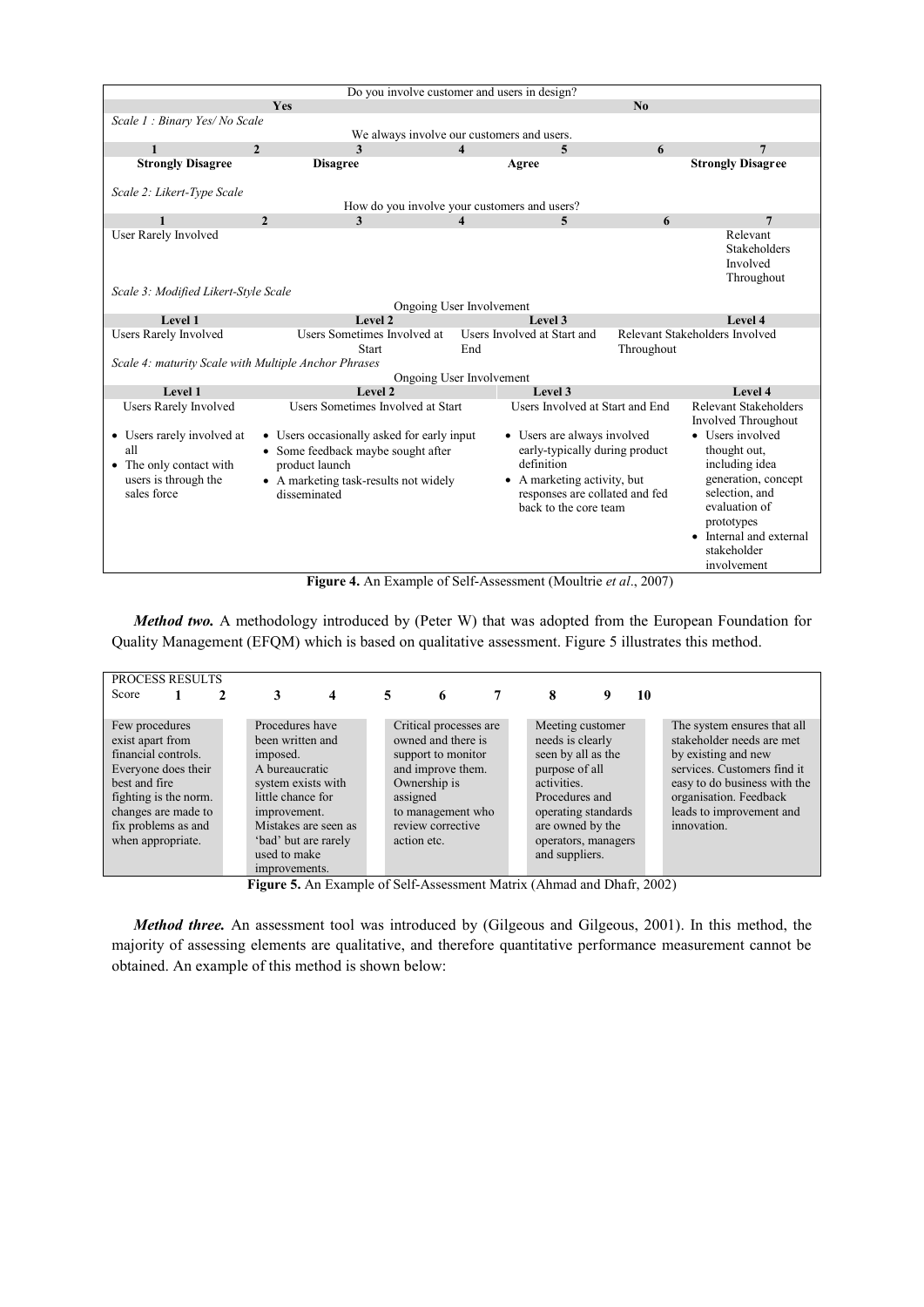| to your competitors: | A7. Please tick the statement which best describes your performance as a manufacturing company in relation                                                                                                                                                                                                                                                                            |
|----------------------|---------------------------------------------------------------------------------------------------------------------------------------------------------------------------------------------------------------------------------------------------------------------------------------------------------------------------------------------------------------------------------------|
|                      | Considerably better than competitors<br>Clearly better than competitors<br>Marginally better than competitors<br>Sometimes marginally better than competitors<br>About the same as most competitors<br>Slightly lower than the average of most competitors<br>Usually marginally worse than most competitors<br>Usually worse than competitors<br>Consistently worse than competitors |



*Method four.* Another method developed by Ahmad and Benson (1999) was reviewed, an example is shown in Figure 7. Implementing this method allowed assessment of the company performance in a quantitative manner, as well as availability of a set of supporting equations, which can be utilised after generating data from the practice and assessing accurate performance. These equations will help to define formula and source of data.

|    | No<br>Yes                                                 | Do you routinely measure the % of On-Time-In-Full delivery (OTIF) delivery performance?<br>This year measure | Previous year measure |
|----|-----------------------------------------------------------|--------------------------------------------------------------------------------------------------------------|-----------------------|
| 2. | <b>Yes</b><br>No                                          | Do you routinely measure the customer complaints - % of orders delivered?<br>This year measure               | Previous year measure |
| 3. | Do you routinely measure the % Product Rate?<br>No<br>Yes | This year measure                                                                                            | Previous year measure |
| 4. | No<br>Yes                                                 | Do you routinely measure the Overall Equipment Effectiveness OEE?<br>This year measure                       | Previous year measure |

**Figure 7.** An Example from the KPI Assessment (Ahmad and Benson, 1999)

Several assessment methods were identified in the existing literature; these methods have some aspects which make them suitable for implementation in SMEs, particularly the maturity grids method. The identified assessment methods were assessed based on the suitability of these methods for their use in assessing manufacturing SMEs and meeting the aims of this study. The method introduced by Ahmad and Benson (1999) was determined to be an appropriate method for this study, as the rest of the methods were neither able to draw a quantitative performance measure, nor able to meet the aim of this study. Thus, an assessment model has been developed based on Ahmad and Benson's methodology, with some modifications in order to meet the purpose of this study.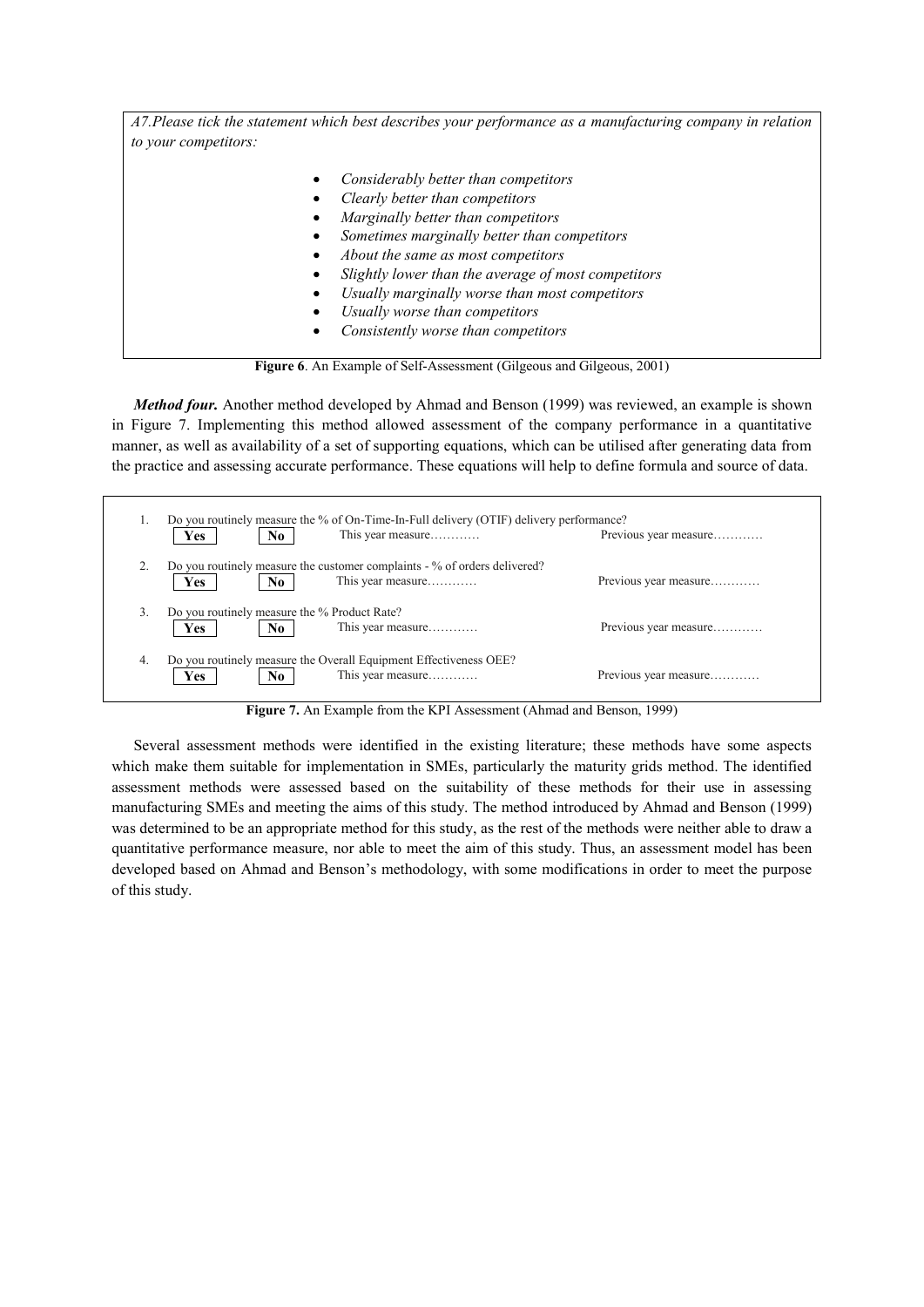

Figure 8. Methodology of the Study.

### **Develop assessment methodology**

On the basis of the previous observations, the assessment methodology was developed. It is essential to take into account some issues in order to develop a methodology to be used in manufacturing SMEs context, such as cost effectiveness and straightforward implementation. The structure of the methodology proposed is a closedloop methodology consisting of two parallel phases, followed by a third phase as shown in Figure 9.

- Phase one: Opportunities and benefits. In this phase a company will identify the opportunities and benefits that are already available within the company. Ten questions are used to capture the degree (low, medium or high) of potential improvement in some areas from the company perspective. These questions aim to cover the key aspects of potential improvements. This can help top management decide which area of the company has more potential for improvement, and thus should be given more consideration.
- **Phase two:** KPIs. It consists of twelve questions used to determine the current performance level of the company, as well as determining the world class performance level. These levels are then compared. The world class performance in this methodology is considered as the best performance that has ever been achieved by the company. Conducting this step will permit the current performance gap be  $d$ etermined.  $Gap = best$  performance could be achieved  $-$  current performance
- *Phase three:* As a result of conducting phases one and two, a clear image of the company performance can be drawn in terms of the opportunities and benefits available as well as performance gaps; this will enable top management to review their approach of doing business and take achievable and appropriate decisions for improvement. However, it may be difficult for SMEs to address all the issues at the same time with limited resources, in such a case a company could set priorities depending on the company policy, capability and market situation. This will enable the company to begin addressing the most important issues first, and tackling the remaining issues over time.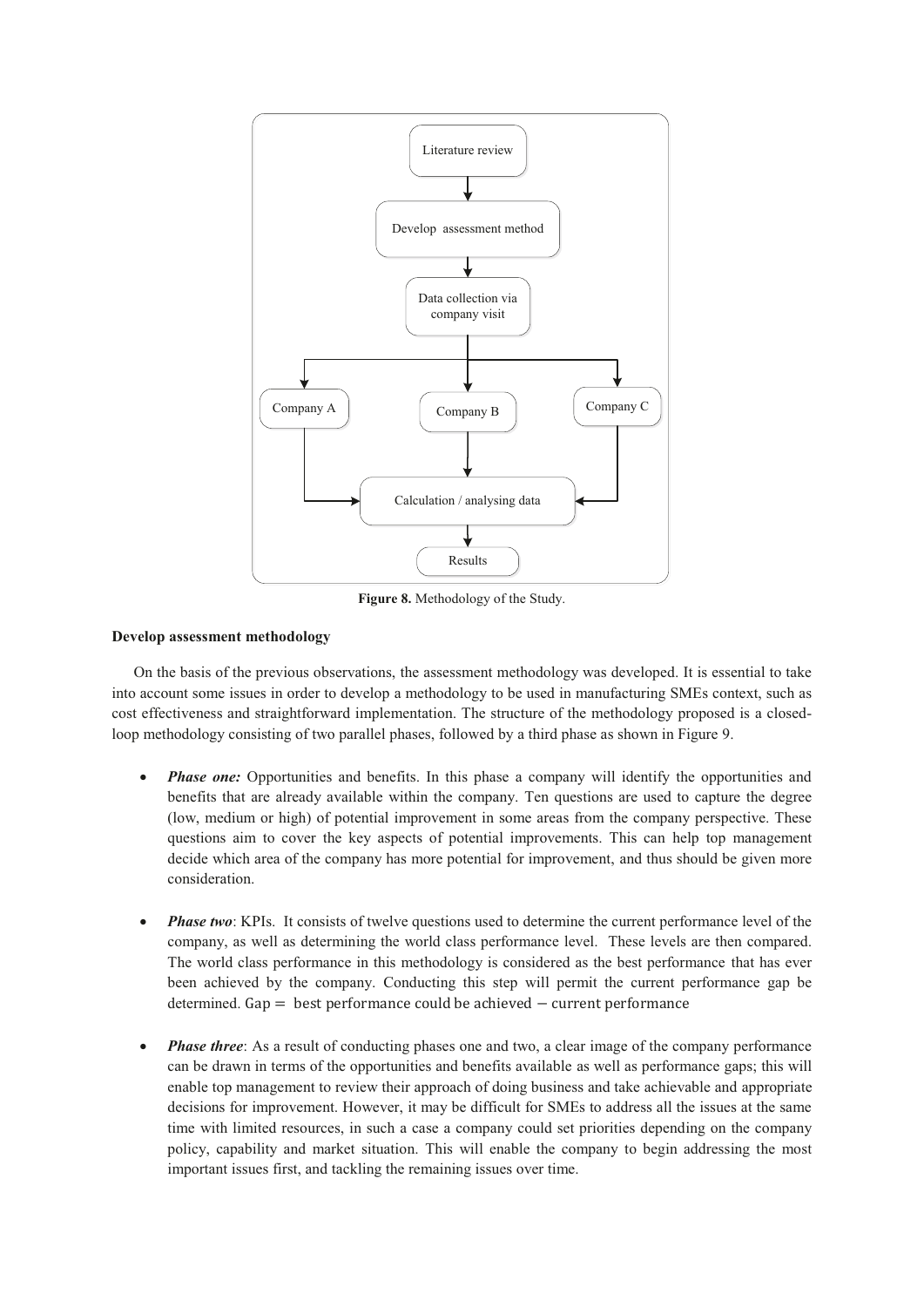According to Taticchi *et al.* (2010), performance measurement has diverted from a financial perspective to a non-financial perspective; thus, the proposed methodology in this study focuses on the non-financial perspective. The advantages of this methodology cover areas such as quality, delivery and customer complaints, which are considered by many researchers as the most important aspects of manufacturing performance. In addition, this methodology has two parallel phases, which means the phases do not depend on each other. Therefore, this makes the proposed methodology more effective as each phase has a degree of freedom. Thus, if the outcome of one phase cannot be achieved, it will not have an effect on the other phase but some value can still be gained. Finally, the introduced methodology concept identifies the most urgently required actions and therefore provides a road map for SMEs to start a continuous improvement journey to becoming a world class manufacturing company.



**Figure 9.** The Proposed Methodology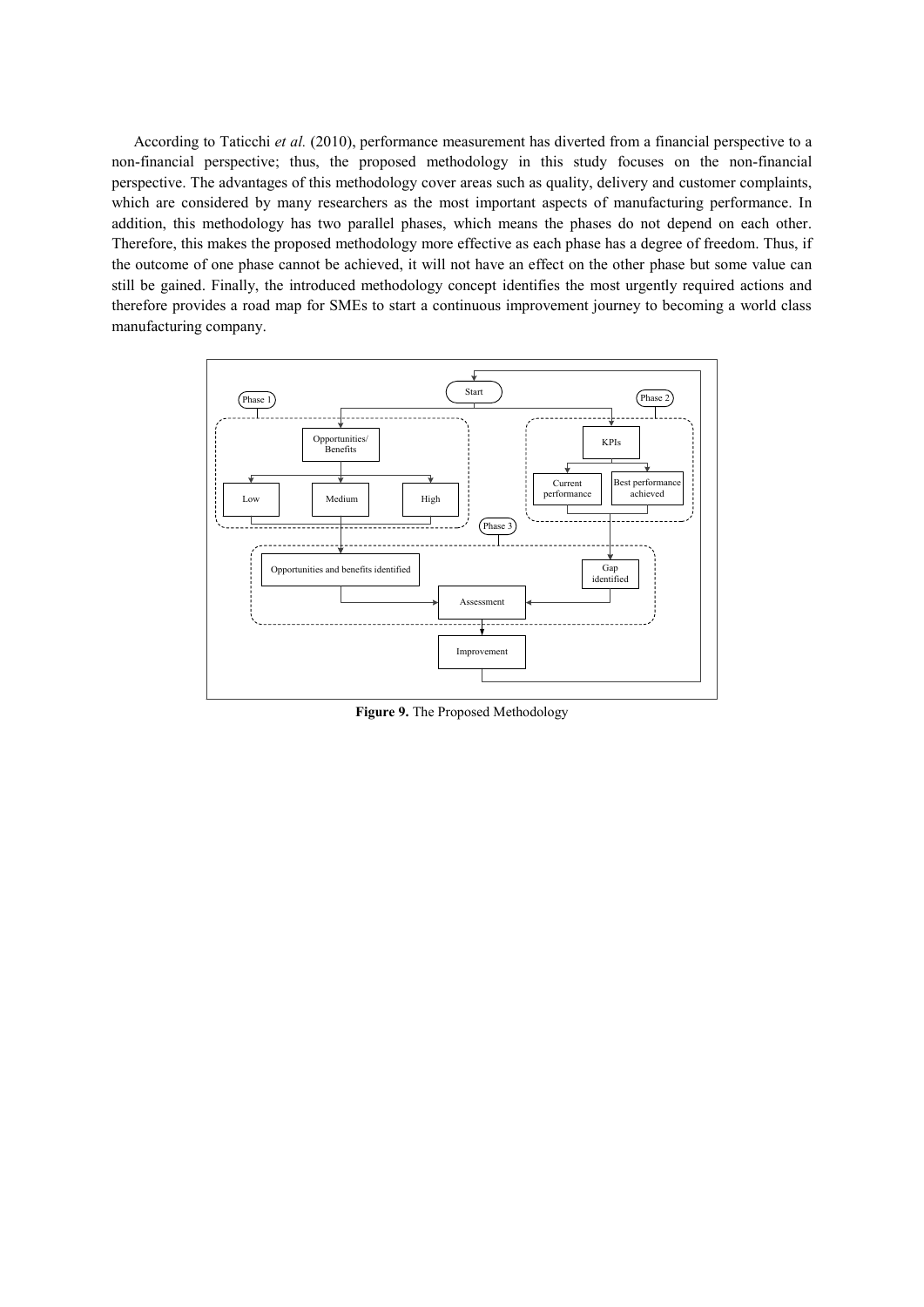**Table I. Relationships between Proposed Methodology and Existing Methodology.** 

| <b>Proposed methodology</b>                | A                                                                  | B                                                                                                                                                                                                                                             | C                                                      | D                                                                 | E                                                                                                    |
|--------------------------------------------|--------------------------------------------------------------------|-----------------------------------------------------------------------------------------------------------------------------------------------------------------------------------------------------------------------------------------------|--------------------------------------------------------|-------------------------------------------------------------------|------------------------------------------------------------------------------------------------------|
| 1. Identify opportunities and<br>benefits  | 1.Vision                                                           | 1. Name:<br>Identify business, prioritise objectives, name<br>one objective for immediate action, select a<br>project team for the next stage objectives                                                                                      | 1. External factor<br>Financial<br>performance         | 1. Develop & retain<br>commitment                                 | At the strategic level to<br>determine external<br>measures driven by<br>stakeholder<br>perspectives |
| 2. Establish the KPIs                      | 2. Collate and measure                                             | $2.$ Act:<br>Collect improvement suggestions from staff<br>Evaluate and select appropriate improvements<br>Develop performance measures to support<br>Improvements Identify and consult people to<br>action the improvements and the measures | 2. External factor<br>Competitiveness                  | 2. Develop & deploy<br>communication<br>strategy for steps 3-8    | 2. Set of key performance<br>indicators at tactical<br>level                                         |
| 3. Identify current performance            | 3. Define and plan the business<br>process improvement             | 3. Use:<br>Implement selected improvements Identify<br>appropriate data collection systems Collate<br>data centrally Communicate measurement<br>information to staff Report progress towards<br>targets Action feedback from reviews          | 3. Internal factor<br>cost of<br>production<br>factors | 3. Plan the self-<br>assessment process                           | 3. At operational level,<br>measures are utilised<br>for monitoring, control<br>and improvement      |
| 4. Identify the world class<br>performance | 4. Management awareness,<br>commitment and education               | 4. Learn:<br>Review progress toward target, assess success<br>of improvements, review continued<br>appropriateness of performance measures,<br>feedback actions from review to relevant staff                                                 | 4. Internal factor<br>Production<br>factors            | 4. Select and train people<br>directly involved in<br>the process |                                                                                                      |
| 5. Determine the gaps                      | 5. Education in kaizen, shop-<br>floor awareness and<br>commitment |                                                                                                                                                                                                                                               | 5. Internal factor<br>activities                       | 5. Conduct self-<br>assessment                                    |                                                                                                      |
| 6. Assess the current state                | 6. Check the process                                               |                                                                                                                                                                                                                                               | 6. Internal factor<br>products                         | 6. Establish $\&$<br>Implement action<br>plans                    |                                                                                                      |
| 7. Planning Improvement                    |                                                                    |                                                                                                                                                                                                                                               | 7. Internal factor<br>revenue                          | 7. Monitor progress &<br>review self-<br>assessment process       |                                                                                                      |

- A. Khan, Z., Bali, K., and Wickramasinghe, N. (2007). "Developing a BPI framework and PAM for SMEs". Industrial Management and Data Systems, Vol. 107 No. 3, pp. 345-360
- B. Hudson, M, Lean, J, Smart, P, (2001)"Improving control through effective performance measurement in SMEs." *Production Planning and Control*, Vol. 12 No.8, pp. 804 813.
- C. Laitinen, K. (2002), "A dynamic performance measurement system: evidence from small Finnish technology companies". *Scandinavian journal of management*, Vol. 18 No.1, pp. 65-99.
- D. EFQM, Self-assessment toolbook (2003)
- E. Chennell, A., Dransfield, S., Field, J., Fisher, N., Saunders, I., and Shaw, D., (2000), OPM: "A system for organizational performance measurement". In Conference Proceedings Performance Measurement-Past, Present and Future, Cranfield University, pp. 96-103.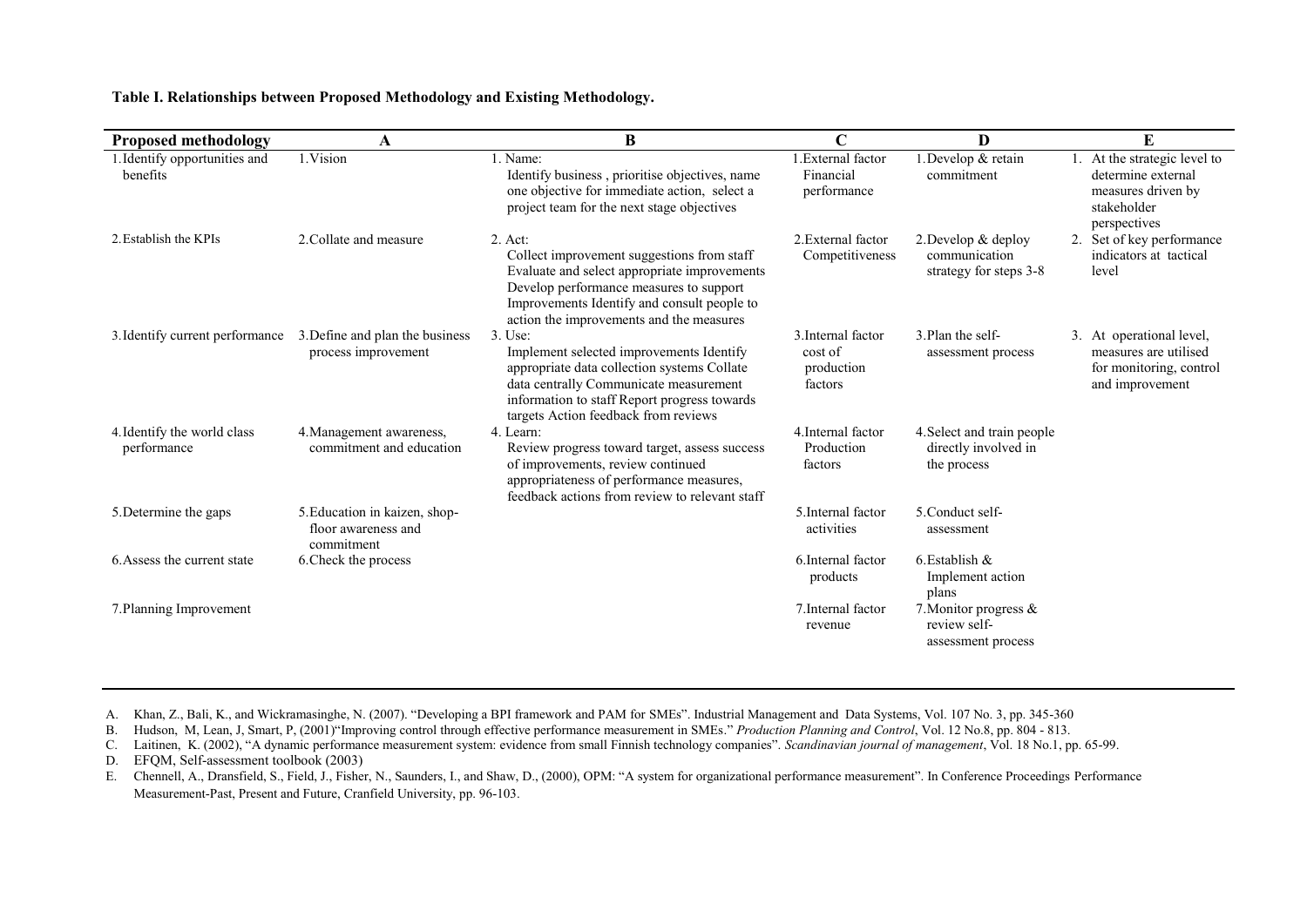#### **Case studies**

In order to capture the data requirement to answer the questions in phases 1 and 2 of the proposed methodology, a case study approach was adopted for the data collection. Visits were made to the selected companies and semi-structured interviews were conducted. The questions in the interviews have been kept as simple as possible to be answered. The case study was undertaken to assess the relevance of proposed methodology in SME context. The current investigation involved three samples from manufacturing SMEs, each located in the North-East of England. The rationale for the selection of these samples was the definition of SMEs by the European Commission (2010), whose criteria for the companies involved in this study was: "*SME companies with less than 250 employees and maximum turnover of 50 million Euros or with a balance sheet total of 43 million Euros*". The assessment form which was utilised in the interviews is structured as follows:

- The first part investigates the general information of the company profile with questions related to the company size, number of employees and current annual sales revenue, types of product made and year of establishment.
- The second part explores the opportunities and benefits in companies. Ten questions were designed, each question representing areas where opportunities and benefits may lie, the respondents were asked to answer the ten questions and rank potential opportunities and benefits into three levels:- low, medium, and high which should be judged against their best knowledge.
- The last part of the assessment form is the most important and the most difficult. The exact numerical values need to be determined because it needs to be calculated using some equations. Substantial effort has been made to complete this part; however, sometimes numerical values were not available. In such cases, the respondents were asked to use their best judgement to estimate the numerical value.

Furthermore, to gain a better understanding of different issues in relation to assessment practices in the company and revised or amended data obtained in assessment form, a number of collection techniques were undertaken, including participant observation, meetings with some of the company staff and review related documents. By conducting all these techniques, qualitative data about the present performance measurement systems was captured. After collecting the data, a set of equations adopted from Ahmad and Benson, (1999) were utilised, aiming to generate a list of actual performance value which will be benchmarked against the world class performance of the company. The definition of the world class performance here is the best performance they have ever achieved at any time. The theory is that the company should always be able to perform at the best performance ever achieved at any time, the argument being that if a certain level of performance could be achieved on one occasion, it should be achieved at all times. Below is set of equations which have been utilised in this study, which are also used as KPIs for the companies' performance.

Manufacturing added value per manufacturing employee

$$
= \frac{\text{Annual turnover} - \text{variable costs} - \text{fixed costs and overheads}}{\text{number of employees}} \tag{1}
$$

On time in full (OTIF) Delivery performance

$$
=\frac{\text{Number of defect free on time shipments}}{\text{Total number of all shipments}}
$$
\n(2)

Adherence to production plan

$$
= 1 - \frac{actual\,production - forecast\,production}{forecast\,production} * 100 \tag{3}
$$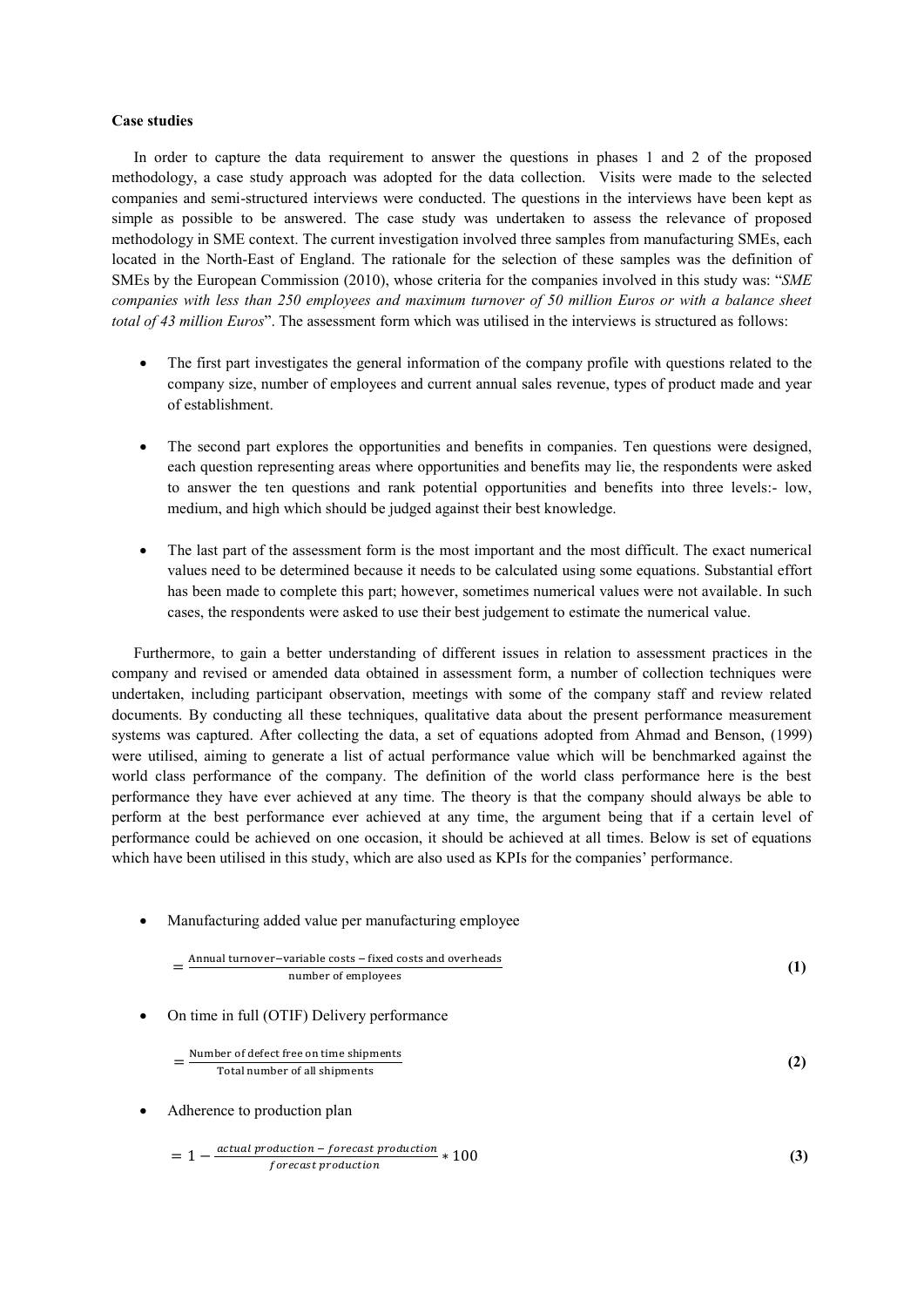Customer complaints

$$
=\frac{number\ of\ compla ints}{total\ number\ of\ despatches} * 100\tag{4}
$$

Product rate

$$
= \frac{good\,production + potential\,production\,in\,periods\,of\,no\,demand + failed\,quality\,control}{(8760 * MPR) - production\,lost\,due\,to\,shutdown)}
$$
\n(5)

*Where:* 

# MPR = Maximum output that has been achieved for any continuous seven day period.

8760 = Total number of hours operation per year.

• Quality rate

$$
=\frac{good\ production}{good\ production + failed\ quality\ control}
$$
\n(6)

Availability is 100% less the sum of scheduled and unscheduled downtime

$$
=\frac{8760-(number\ of\ hours\ of\ total\ shutdown)}{8760}
$$
 (7a)

$$
= 100 - (scheduled\ downtime + unscheduled\ downtime)
$$
\n(7b)

• Process Capability (CpK)

$$
= \frac{lower \ of \ (upper \ spec - average)}{3 \ sigma} \tag{8}
$$

Stock turn

$$
= \frac{annual \, sales}{total \, stock \, value} \tag{9}
$$

#### **Results**

The previous studies emphasised the need and the importance of developing an appropriate methodology to measure and assess manufacturing SMEs performance. Many studies have stated that SMEs have not attained a mature level of assessment methodology. More recent literature highlights the need for further investigation in these areas and shows the benefits that can be gained from implementing an assessment methodology are not limited to large companies, but SMEs can also benefit from such techniques. Moreover, all participants in this study acknowledged that there is no proper approach to assess their company's performance and this is consistent with the results obtained from the literature.

In this study, the developed methodology focuses on the opportunities and benefits, and determines the KPIs utilised to identify the performance gaps. The data obtained by applying the developed assessment methodology to the three SMEs shows the following results.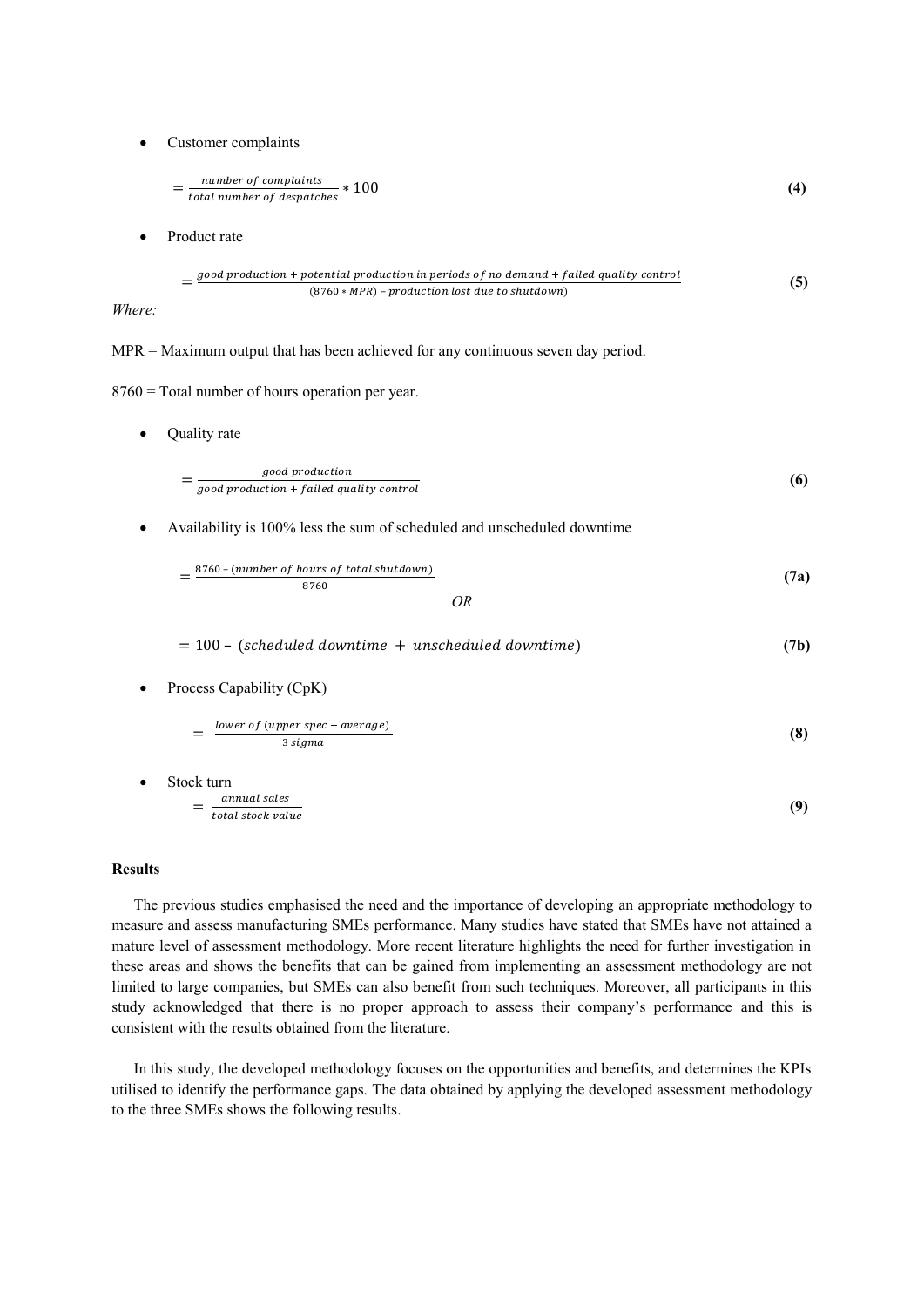In Table II the opportunities and benefits of companies A, B and C, can be seen. It demonstrated that for all three companies, the company output is considered to be a high potential, whereas the following three points are considered to be low potential areas for gaining opportunities and benefits:

- Increasing employee training and empowerment.
- Improving material and source goods delivery, reliability and reduced stock levels.
- Potential of customer feedback adding value to the product.

The companies differ in some areas, for example the potential for reducing the total maintenance costs in company A is high, company B is medium and in company C is low.

| NO | <b>Opportunities/Benefits</b>                       | Company A | <b>Company B</b> | Company C |
|----|-----------------------------------------------------|-----------|------------------|-----------|
| 1  | Potential of increasing company output              | H         | H                | H         |
| 2  | Potential of improving capacity                     | H         | M                | М         |
| 3  | Potential of product consistency improvement        | M         |                  |           |
| 4  | Potential of improving uptime                       | H         | M                |           |
| 5  | Potential of reducing average time to reach product | H         | L                | L         |
|    | specification                                       |           |                  |           |
| 6  | Potential of improving product delivery performance | L         | M                |           |
|    | and reduced cost of final product stocks            |           |                  |           |
| 7  | Potential of improving material and source goods    | L         | L                | L         |
|    | delivery, reliability and reduced quality stocks    |           |                  |           |
| 8  | Potential of customer feedback adding value to the  | L         | L                |           |
|    | product                                             |           |                  |           |
| 9  | Potential of reducing total cost of maintenance     | H         | M                |           |
| 10 | Potential of increasing employee training and       |           | L                |           |
|    | empowerment                                         |           |                  |           |

*L=Low, M= Medium, H=High* 

Although opportunities and benefits can be determined from Table II, and the company can identify the greatest potential for improvements, which in itself is not sufficient to draw a clear picture and assess the company's performance. Therefore, the second phase of the methodology is providing the assessment of the current performance of the company. The essential element of this phase is the calculation of KPIs, the subsequent outcomes and the ranking of the results using a scale from 0 to 10, where 0 represents low performance and 10 represents world class performance, thus facilitating the identification of performance gaps and determining the overall company performance.

From Table III and Figure 10, it can be noted that the KPIs can be divided into three categories based on their proximity to world class performance; some of the KPIs in the three companies are close to world class performance scoring 9, 8 and 7 in the rank scale, they are:

- Manufacturing added value per employee
- OTIF
- Customer complaints

Other KPIs which are considered to be far from achieving world class performance scoring 1 in the rank scale are:

- Maintenance cost
- Process capability
- Change time of routine tasks affecting reduction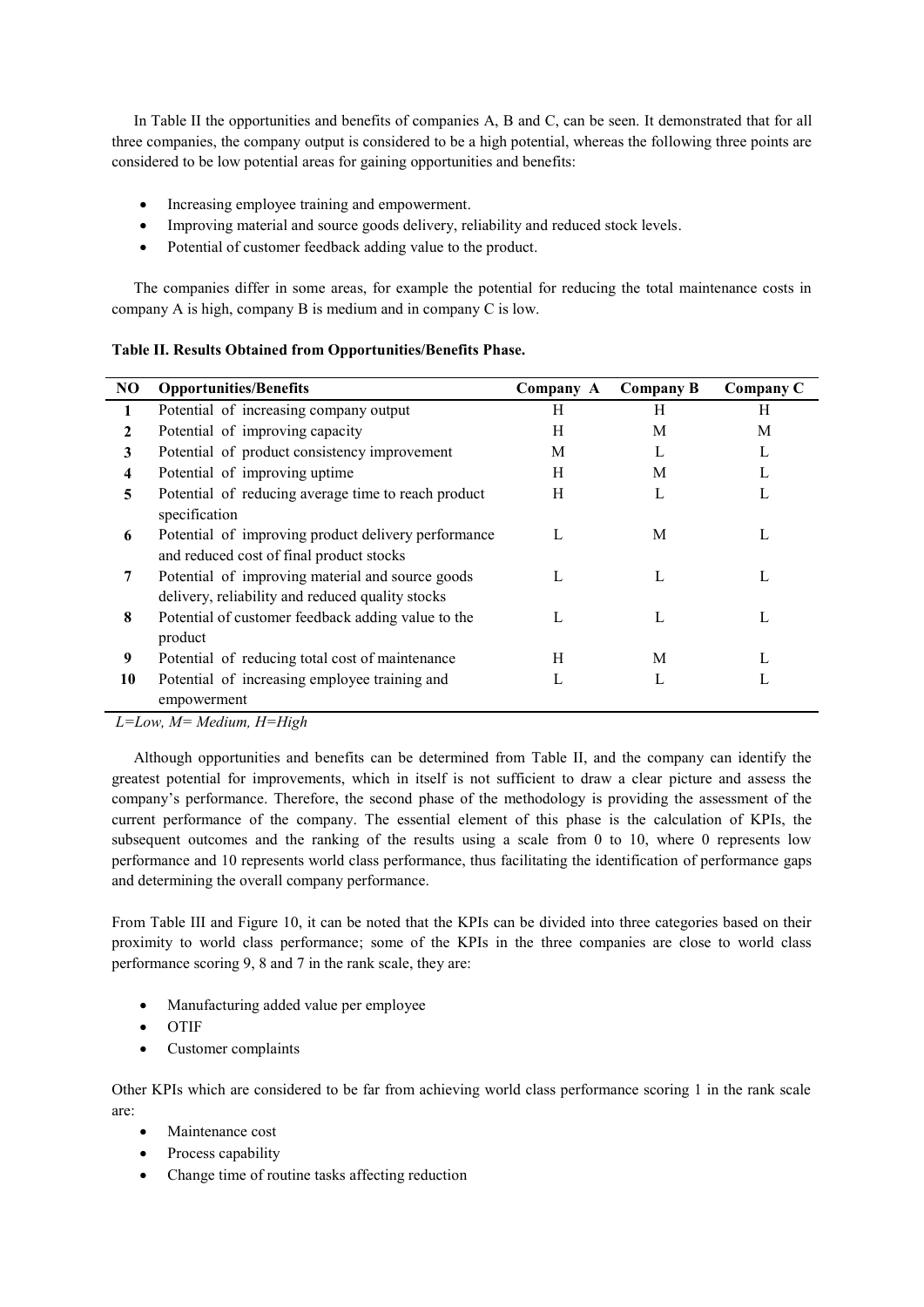However, there are some KPIs in between the extremes which are:

- Adherence to production plan
- Product rate

Also, it was observed that there is clear variance in KPI 9 (availability) as this KPI scored 1 in the ranking scale for company A, 6 for company B and 9 for company C.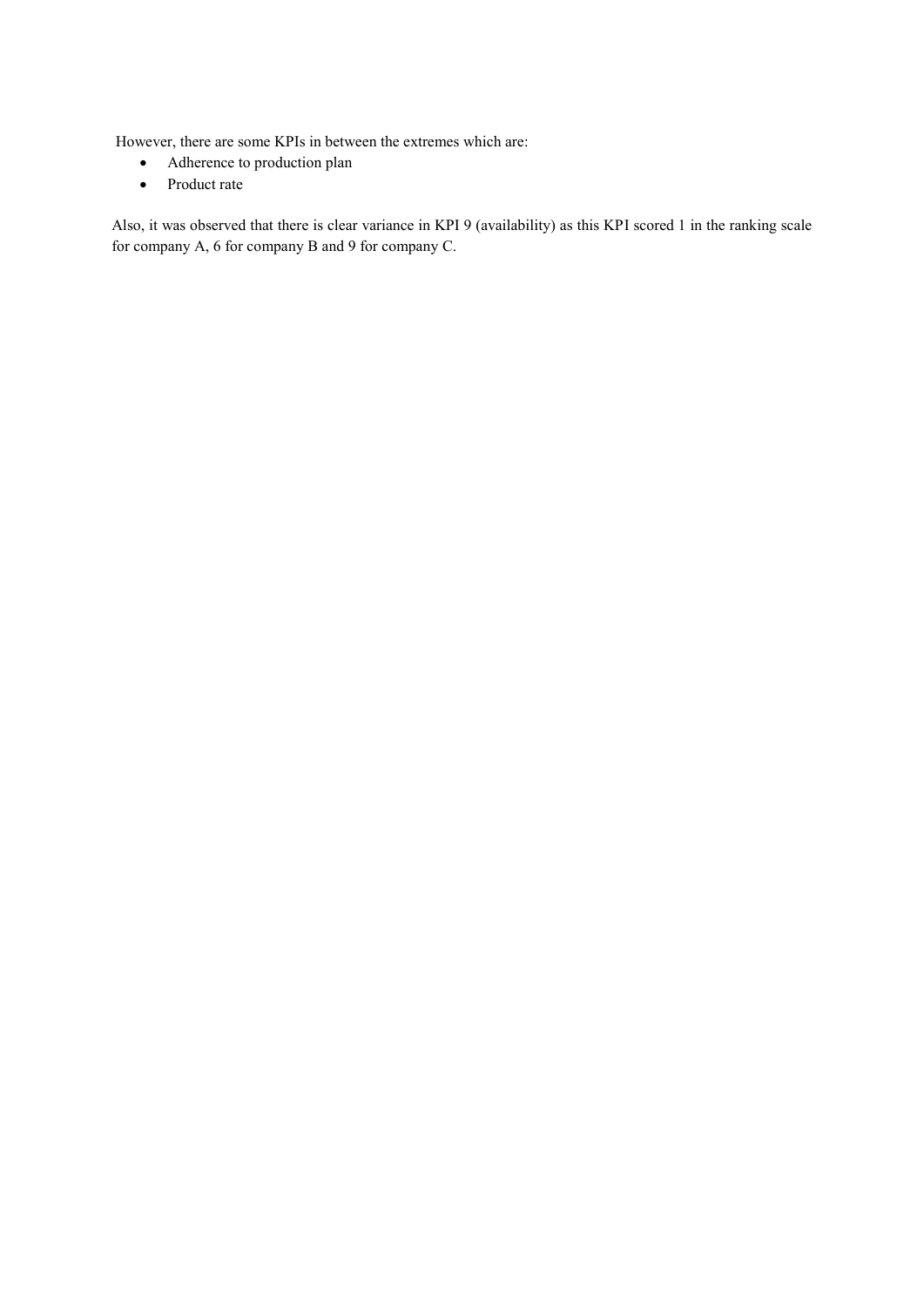# **Table III. Summary of KPIs Results.**

| N <sub>0</sub>     | <b>KPIs</b>                                      | <b>Actual</b><br>performance |        |                |    | <b>World Class</b>               |    | Gap<br>performance |                |                |
|--------------------|--------------------------------------------------|------------------------------|--------|----------------|----|----------------------------------|----|--------------------|----------------|----------------|
|                    |                                                  | CA                           | CB     | CC             | CA | $\overline{\mathbf{C}}$ <b>B</b> | CC | CA                 | CB             | CC             |
| KPI <sub>1</sub>   | Manufacturing added value per employee           | 9                            | 6      | 9              | 10 | 10                               | 10 |                    | $\overline{4}$ |                |
| KPI <sub>2</sub>   | <b>OTIF</b>                                      | 9                            | $\tau$ | 9              | 10 | 10                               | 10 |                    | 3              |                |
| KPI <sub>3</sub>   | Absenteeism                                      | 9                            | 3      | 8              | 10 | 10                               | 10 |                    | 7              | $\overline{2}$ |
| KPI <sub>4</sub>   | Customer complaints                              | 8                            | 8      | 9              | 10 | 10                               | 10 | $\overline{c}$     | $\overline{2}$ |                |
| KPI <sub>5</sub>   | Adherence to production plan                     | 6                            | 6      | $\tau$         | 10 | 10                               | 10 | $\overline{4}$     | $\overline{4}$ | 3              |
| KPI6               | Quality rate                                     | 6                            | 9      | 9              | 10 | 10                               | 10 | $\overline{4}$     |                |                |
| KPI <sub>7</sub>   | Product rate                                     | 4                            | 3      | $\overline{7}$ | 10 | 10                               | 10 | 6                  | 7              | 3              |
| KPI <sup>8</sup>   | Stock turn                                       | $\overline{2}$               | 4      | 1              | 10 | 10                               | 10 | 8                  | 6              | 9              |
| KPI 9              | Availability                                     |                              | 6      | 9              | 10 | 10                               | 10 | 9                  | $\overline{4}$ |                |
| <b>KPI 10</b>      | Maintenance cost                                 |                              |        |                | 10 | 10                               | 10 | 9                  | 9              | 9              |
| <b>KPI 11</b>      | Process capability (CpK)                         |                              |        |                | 10 | 10                               | 10 | 9                  | 9              | 9              |
| <b>KPI 12</b>      | Change time of routine tasks affecting reduction |                              |        |                | 10 | 10                               | 10 | 9                  | 9              | 9              |
| <b>Total Score</b> |                                                  | 47.5%                        | 45.8%  | 59.1%          |    |                                  |    | 52.5%              | 54.1%          | 40.8%          |

*CA=company A, CB=company B, CC =company C.*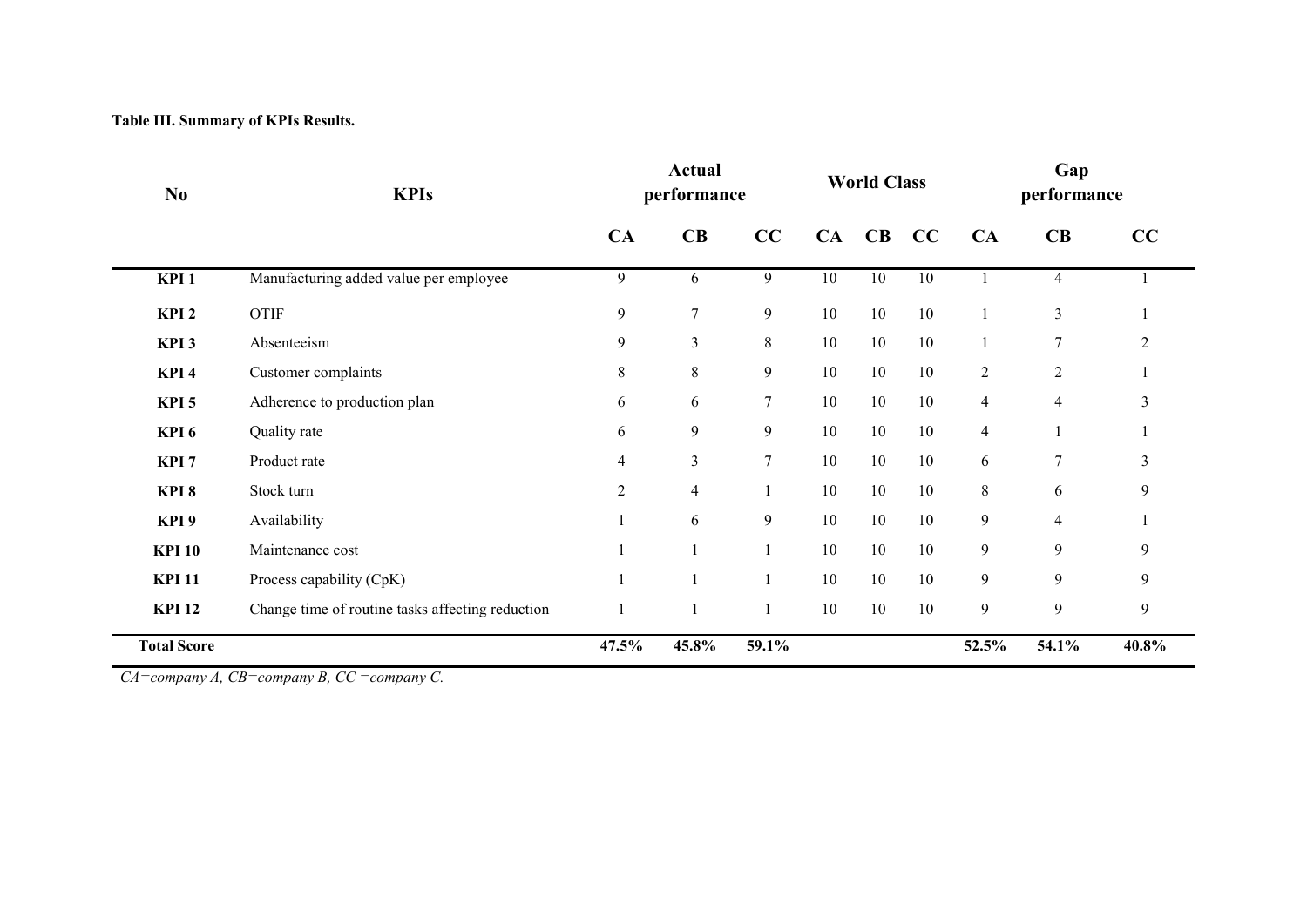

**Figure 10.** Performance Gaps in Companies.

Interpretation of the data was carried out individually, as shown in Figures 11 and 12. Data from company A illustrates the performance gaps and uses ABC classifications to categorise the KPIs according to their gap performance; the higher performance volume, which in this case was close to a world class performance, was coded as A category; low performance volume was coded as D category and the average performance of KPIs was considered to be within B and C categories. This technique will ensure that the lowest performing KPIs will be given greater scrutiny and consideration in order to address the problem.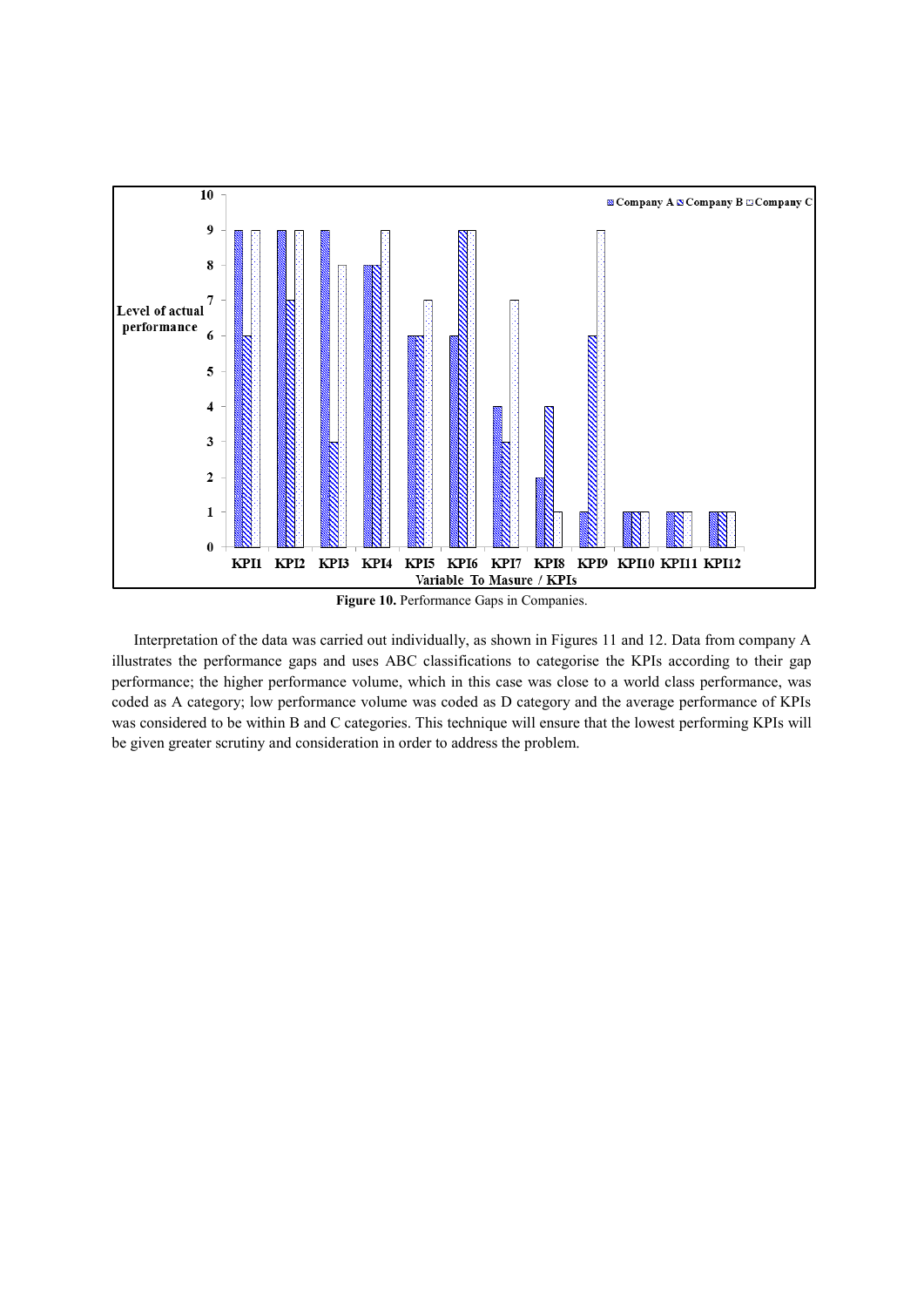

**Figure 11.** Performance Gaps in Company A



**Figure 12.** Categorisation of KPIs for Company A

The total score of the actual company's performance can be identified, as shown in Table III, by adding the entire total score determined by their areas of performance and ranking. Company A scored 47.5%; hence, based on the scale shown in Table IV, the current performance of the company was placed in the average zone.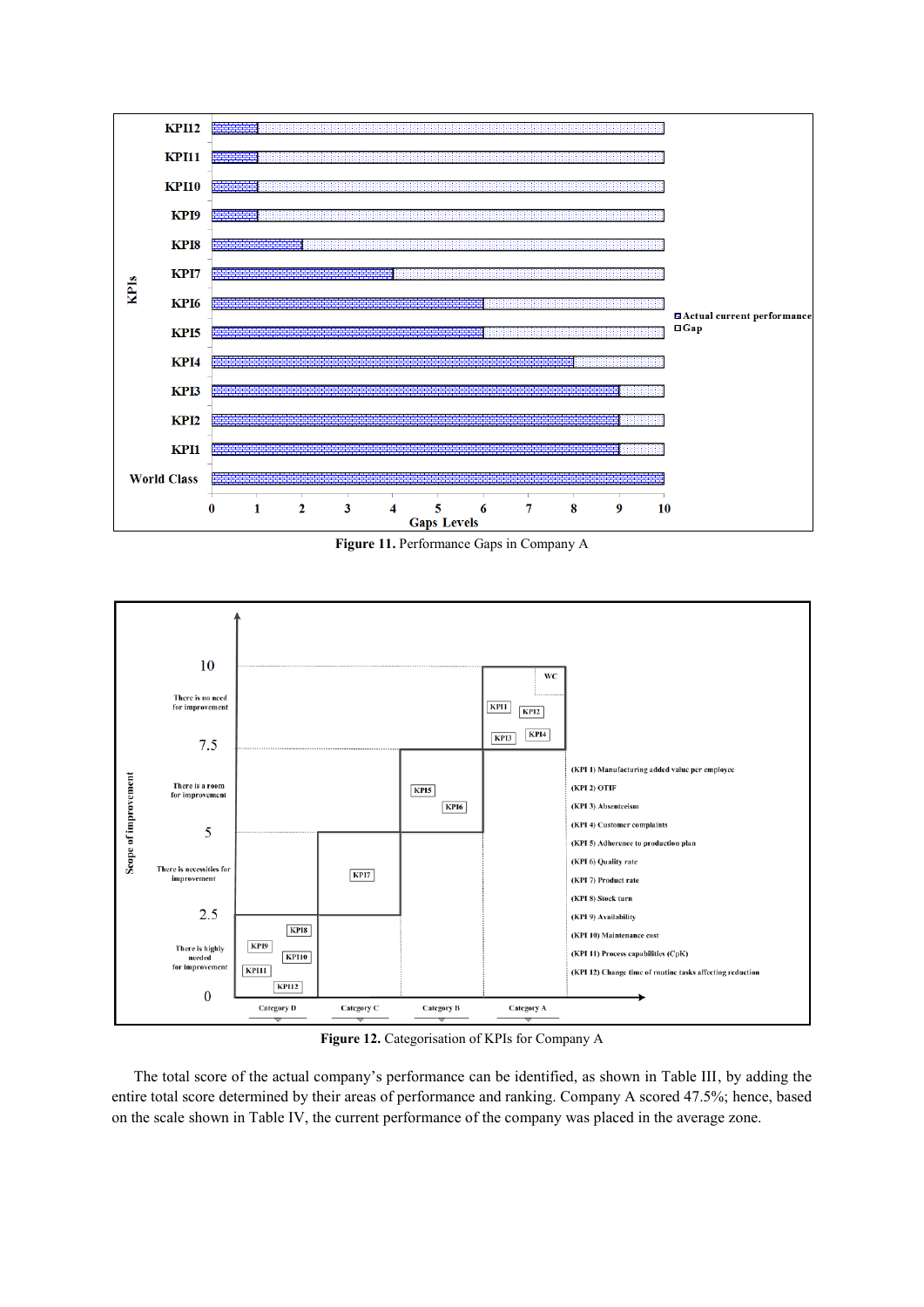| Percentage | <b>Status</b>        | <b>Description</b>                                      |
|------------|----------------------|---------------------------------------------------------|
| $0 - 20$   | <b>POOR</b>          | The company manufacturing has considerable scope        |
|            |                      | for improvement. The company requires a detailed        |
|            |                      | excellence assessment, with<br>operational<br>a high    |
|            |                      | likelihood<br>significant<br>of<br>benefits<br>through  |
|            |                      | manufacturing, maintenance, and operational changes.    |
| $21 - 40$  | <b>BELOW AVERAGE</b> | The company manufacturing performance has scope         |
|            |                      | for improvement. A detailed analysis of the operational |
|            |                      | and maintenance excellence is required to assess the    |
|            |                      | potential improvements.                                 |
| $41 - 60$  | <b>AVERAGE</b>       | The company appears to have manufacturing and           |
|            |                      | maintenance practices which, while average, could be    |
|            |                      | improved. The assessment has highlighted some areas     |
|            |                      | of the company with further potential.                  |
| $61 - 80$  | <b>GOOD</b>          | The<br>has<br>good<br>manufacturing<br>company<br>and   |
|            |                      | maintenance practices and it appears to be exploiting   |
|            |                      | learning opportunities.                                 |
| 81 - 100   | <b>WINNING</b>       | The site is aware of the scope for further maintenance  |
|            |                      | and manufacturing improvement. The company is           |
|            |                      | approaching a winning standard and demonstrating        |
|            |                      | leading manufacturing and maintenance practices.        |

**Table IV. Percentage Shows Company Status.** 

(Ahmad and Benson, 1999)

## **Discussion**

It has been stated in the literature review that SMEs represent the most important driver of the economy; therefore, it is necessary to improve their competitiveness. Since assessing company performance is a vital process for company improvement, an attempt to develop an assessment methodology which can be adopted by SMEs was conducted in this study. Prior work has documented the effectiveness of the assessment methodology in improving company performance, yet the attention being paid to SMEs is not adequate. Most of these studies have focused on large companies and are based on qualitative assessment. In this study, the literature was reviewed in order to identify the existing assessment methodology and the assessment methodology was developed and evaluated through three SME case studies. There are many assessment methodologies used by companies to assess their performance; some are based on questionnaires and the rating of aspects, whereas others use semi-structured interviews. However, most of these methodologies were developed to refer to a particular company requirement or industrial aspects. Therefore, the measures are derived from the needs of a certain company and cannot be applied for most other companies. In general, although the assessment methodologies are not widely used in manufacturing SMEs, they are highly appreciated in the literature, as it is believed that assessment methodologies are very useful for improving company performance.

Phase one in this methodology enabled classification of the potential opportunities and benefits into three levels: high, medium and low, as shown in Table II. Conducting this step is valuable because it is not possible to give equal importance to all areas, particularly to SMEs with limited resources. This will assist the companies in focusing on the areas which have high potential to gain benefits. In this phase, all the participants in this study believe that the potential for increasing the company output is high. This is not surprising because there is always room for increasing the output; it is a good indicator that the companies believe they could do more, as it shows that they are to some extent ready to improve. However, an issue companies should take into consideration is that the increase in output should be to fulfil customer demands; otherwise the company will end up having excessive finished goods on their hands with no demand for them. This will increase the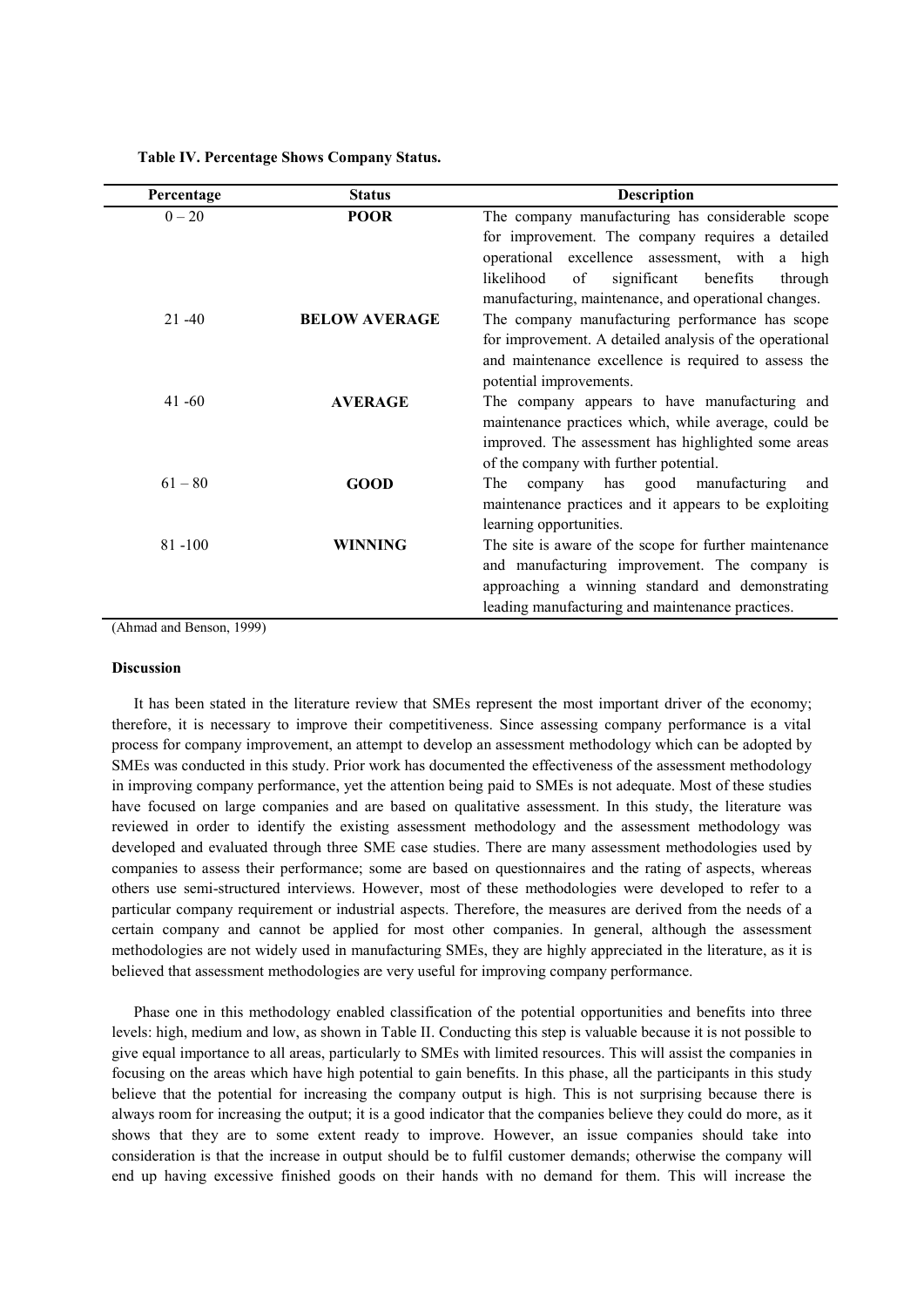inventory level and cause many problems, therefore companies should know when and how they need to increase their output. Also, the results show that there are other areas to be considered by the three companies which have low potential for benefits, thus these areas could be given less priority as expected benefits are low, at least in the present scenario. Moreover, due to differences in style and priorities, each company reflects the potential of opportunities and benefits differently in various areas. This occurred in the areas of improving uptime and reducing total cost of maintenance. In both areas, the opportunities and benefits in company A is high, in company B is medium and in company C is low.

Phase two in this methodology determines the gaps in the company performance through calculation of the KPIs. From Table III it can be noted that there is variance in the KPIs, such as in KPI 9. This shows that this methodology is effective in highlighting the gaps in the current companies' performance. Additionally, there are some KPIs which are close to world class performance; these may be considered as important parameters for the companies which highlights that it is not necessary to take action against these KPIs in the present scenario. However, this is not consistent with some other KPIs which have a low performance score on the scale; this may be because these KPIs have been deemed less important by top management, or have less impact on the company's performance. Also, Table III shows the overall company performance can be identified by the sum of the ranks which are represented here as a weight of the KPIs and converted to a percentage. For example, the overall performance of company A is 47.5%. Therefore, according to this performance, the company is placed in the average zone. According to Table IV, company A has scope for improvement; the company appears to have average manufacturing and maintenance practices which could be improved. The assessment has highlighted areas of the company with further potential.

The investigation has also revealed that according to the categories clarified in Figure 12, a company can set these KPIs according to their priorities, in order to determine which KPIs need immediate action and can be addressed later; this will support the company to make decisions that are realistic and achievable. However, this needs to be arranged in accordance with the company's requirements and capability as prioritising the KPIs differs from one company to another depending on the company's strategy. The introduced assessment methodology differs mainly from the previous methodology in its reference to identify the available opportunities and benefits within the company in order to make use of them, and also to quantify the gaps to allow the company to set theoretical performance targets as a source of performance benchmarks. This methodology is considered as a first step towards improvement for SMEs because it will enable the SMEs to develop guidelines in order to adopt effective and more appropriate improvement tools.

#### **Conclusion**

The main purpose of this study is to develop the assessment methodology for manufacturing SMEs in order to quantify current performance and determine the opportunities and benefits throughout the company. The literature has indicated that there is a need for more research into performance measurement and benchmarking practice which can be adopted by SMEs. Evidence suggests that no universal assessment method exists which is appropriate for all companies. Various assessment methods have been proposed, with little attention paid to developing measurement and assessment methods suitable for adoption by manufacturing SMEs. Evidence in this study shows that assessing and measuring the manufacturing performance of SMEs is not a difficult task facing the SMEs; the real challenge for SMEs is to change their own developed culture, which believes that the assessment of performance is a difficult, costly procedure, thus the implementation of change in culture can be financially burdensome, particularly when there is doubt as to whether there will be benefits from such implementation. In fact there is an assumption that SMEs are different from large companies, thus, they require an assessment performance method specifically tailored to their unique characteristics and needs. This paper describes the development of an assessment method which can be used by manufacturing SMEs to assess their performance. Based on the outcomes of this study, the three SMEs involved have a strong belief that many opportunities and benefits can be achieved in a number of areas, resulting in motivating the SMEs to improve. The results also suggested that the implementation of the proposal method will help manufacturing SMEs to identify areas where opportunities and benefits can be gained. Likewise, from these three case studies, it can be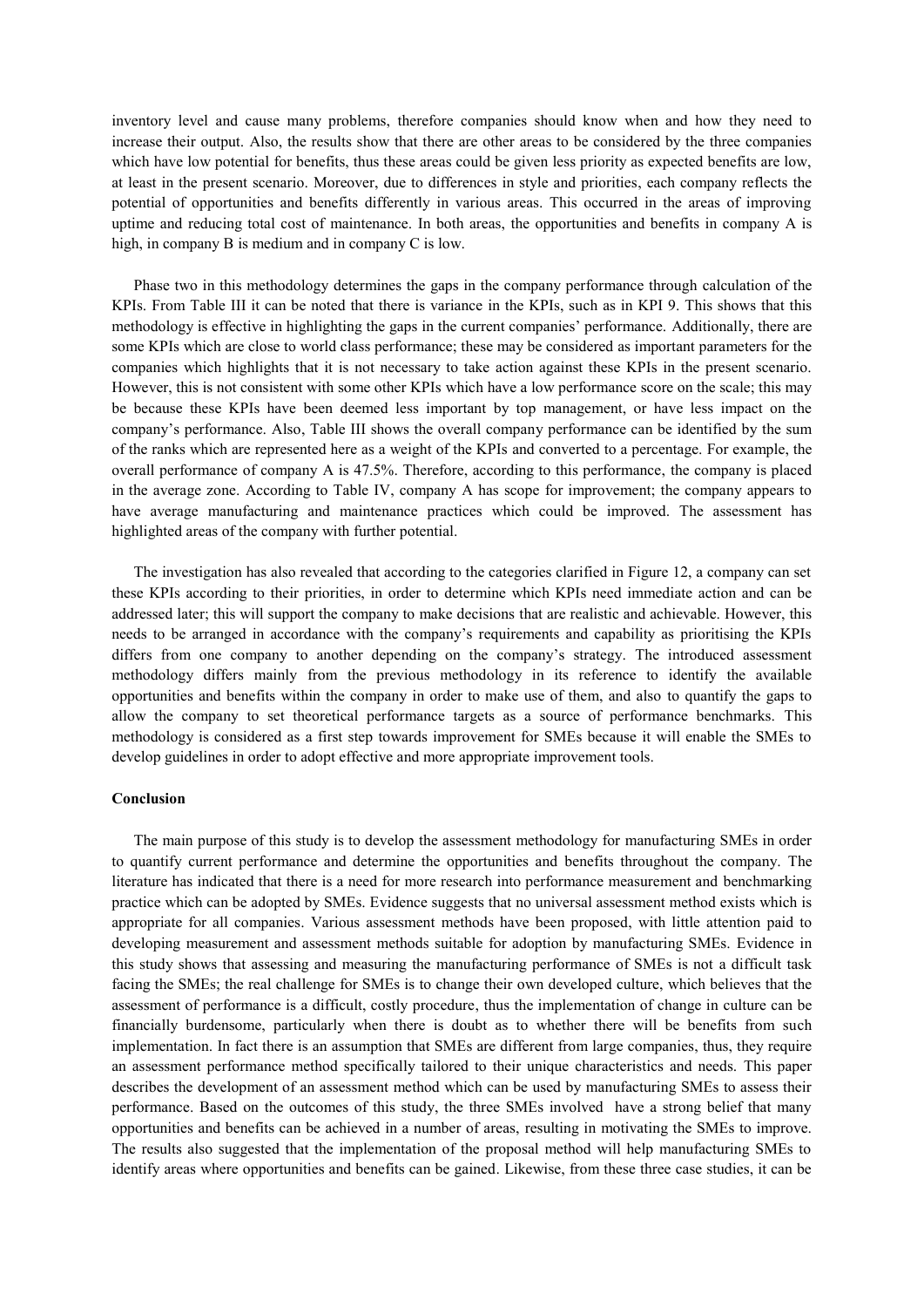concluded that the developed assessment method is an appropriate and suitable method for SMEs to assess their performance. The method can be used to identify gaps and benchmark company performance to ensure continuous improvement. This assessment will create a vision and clarify what improvement the company should make, by determining the current performance of the company and identification of areas where more opportunity and benefits are available, thus indicating where improvements can be made and which action needs to be taken. It should also be noted that the application of the method in this study is not limited to the three SMEs involved in the study; rather it is a method of assessing performance within many manufacturing SMEs in the real world. However, there are limitations to this study which could provide a basis for further research; extending the sample from three to a larger sample would be desirable in order to enhance the generalisation of the findings. Further research questions remain, namely what should be done after an assessment of the company's performance? The authors' opinion is to implement an appropriate improvement method, such as Lean tools, TQM and ERP systems, which will be decided by the respective SME management using their experience and knowledge of their own organisation and its place in the market.

#### **References.**

- Ahmad, M. and Dhafr, N. (2002), "Establishing and improving manufacturing performance measures", *Robotics and Computer-Integrated Manufacturing Journal,* Vol. 18 No 3-4, pp. 171-6.
- Ahmad, M. and Benson, R. (1999), *Benchmarking in the Process Industries*, ISBN: 0852954115. IChemE, Rugby.
- Barrows, E. and Neely, A. (2011), Managing *Performance in Turbulent Times*: Analytics and Insight. New Jersey,John Wiley and Sons Inc.
- Bititci U.S. (1997). "Integrated Performance Measurement Systems: *A Reference Model", Proceeding of IFIP WG 5.7 Conference on Organising The Extended Enterprise*, Ascona, Switzerland.
- Cassell, C., Nadin, S. and Gray, M.O. (2001), "The use and effectiveness of benchmarking in SMEs", *Benchmarking: An International Journal*, Vol. 8 No. 3, pp. 212-22.
- Chennell, A., Dransfield, S., Field, J., Fisher, N., Saunders, I., and Shaw, D., (2000), OPM: "A system for organizational performance measurement". *In Conference Proceedings Performance Measurement-*Past, Present and Future, Cranfield University, pp. 96-103.
- Cocca, P. and Alberti, M. (2010), "A framework to assess performance measurement systems in SMEs", *International Journal of Productivity and Performance Management*, Vol. 59 Iss: 2 pp. 186 - 200.
- Eccles, R.G. (1991), "The performance measurement manifesto", Harvard Business Review, January-February, pp. 131-7.
- European commission (2010), European SMEs Under Pressure-an annual report on E U Small and Medium-sized Enterprises 2009, Directorate-General for Enterprise and Industry, European Commission, Brussels.
- [European Foundation for Quality Management,](http://www.google.co.uk/search?tbo=p&tbm=bks&q=inauthor:%22European+Foundation+for+Quality+Management%22&source=gbs_metadata_r&cad=3) [KalDer.](http://www.google.co.uk/search?tbo=p&tbm=bks&q=inauthor:%22KalDer%22&source=gbs_metadata_r&cad=3) (2003), *Excellence one toolbook for self-assessment: creating and sustaining continuous improvement*, ISBN 9052364826, 9789052364827.
- Fitzgerald, L., Johnston, R., Brignall,J., Silvestro, R. and Voss, C. (1991), "Performance Measurement in Service Businesses", *The Chartered Institute of Management Accountants, London*.
- Garengo, P., Biazzo, S. and Bititci, S. (2005), ''Performance measurement systems in SMEs: a review for a research agenda'', *International Journal of Management Reviews*, Vol. 7 No. 1, pp. 25-47.
- Gilgeous,V. Gilgeous, M. (2001), "A survey to assess the use of a framework for manufacturing excellence", *Integrated Manufacturing Systems*, Vol. 12 Iss: 1 pp. 48- 58.
- Hudson, M, Lean, J, Smart, P, (2001)"Improving control through effective performance measurement in SMEs", *Production Planning and Control*, Vol. 12 No.8, pp. 804 - 813.
- Hudson, M., Smart, A., and Bourne, M. (2001) "Theory and practice in SME performance measurement systems", *International Journal of Operations & Production Management*, Vol. 21 Iss: 8, pp.1096-1115.
- Kaplan, R., and Norton, D.(1992), "The balanced scorecard: measures that drive performance", Harvard Business Review, Jan-Feb, 71 – 79.
- Kaplan, S. and Norton, D. (1996), "The Balanced Scorecard: Translating Strategy into Action", *Harvard Business School Press*, Boston, MA.
- Keegan, P, Eiler, G. and Jones, R. (1989). Are your performance measures obsolete? Management Accounting, 70, 45-50.
- Kennerley, M. and Neely, A. (2003) "Measuring performance in a changing business environment", *International Journal of Operations & Production Management*, Vol. 23 Iss: 2, pp.213 – 229.
- Kennerley, M. and Neely, A. (2002), "A framework of the factors affecting the evolution of performance measurement systems", *International Journal of Operations & Production Management*, Vol. 22 No. 11, pp. 1222-45.
- Khan, Z., Bali, K., and Wickramasinghe, N. (2007). "Developing a BPI framework and PAM for SMEs". *Industrial Management and Data Systems*, Vol. 107 No. 3, pp. 345-360.